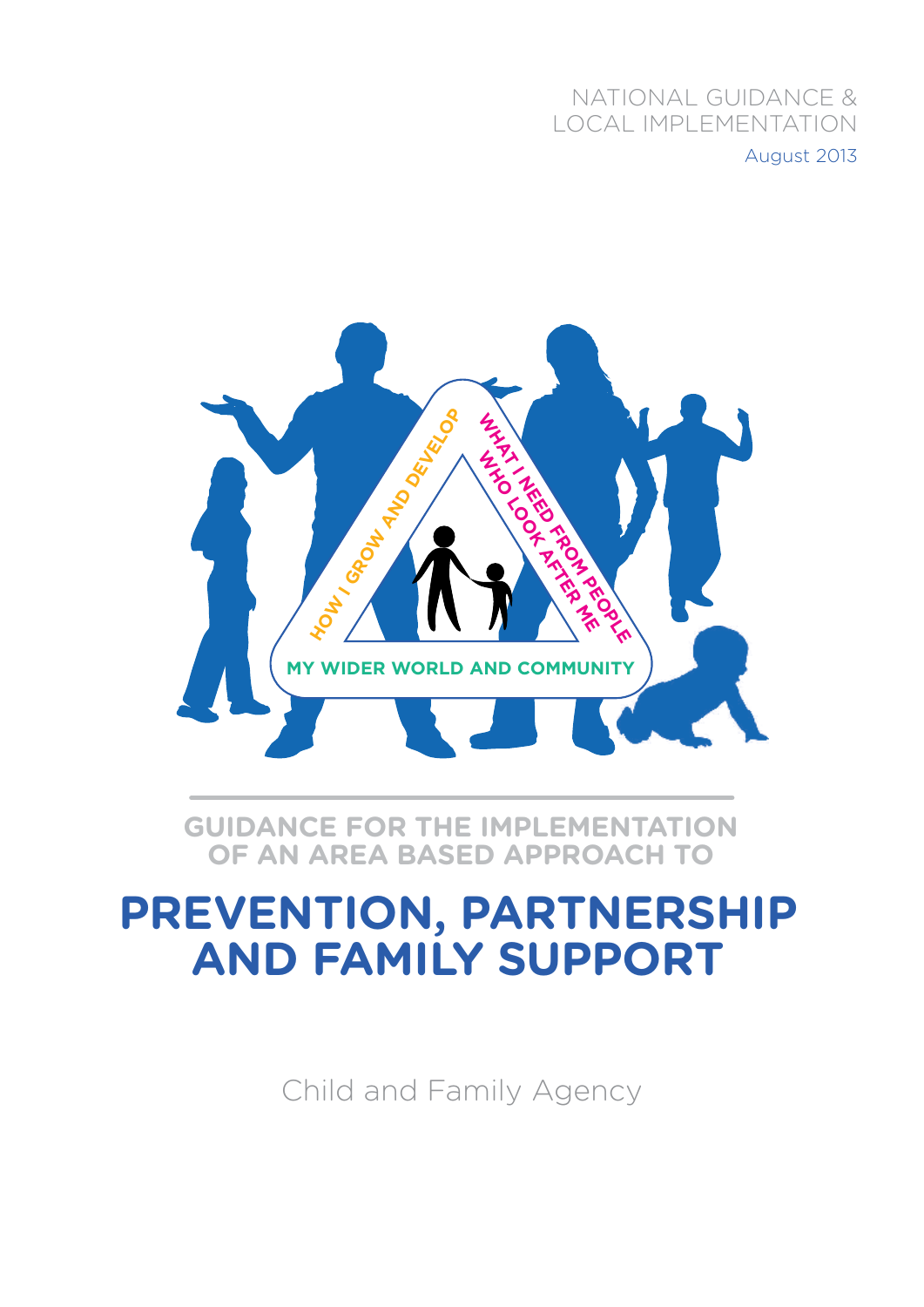This guidance document was commissioned by the Children and Family's Directorate of the HSE and authored by Dr Aisling Gillen, National Specialist Family Support and Mr Fergal Landy, Dr Carmel Devaney and Dr John Canavan, UNESCO Child and Family Research Centre, NUI Galway. A detailed design group made a significant contribution to the final document, see Appendix 1 for a list of the members.

The overall CFA Family Support Programme of work has been supported by The Atlantic Philanthropies.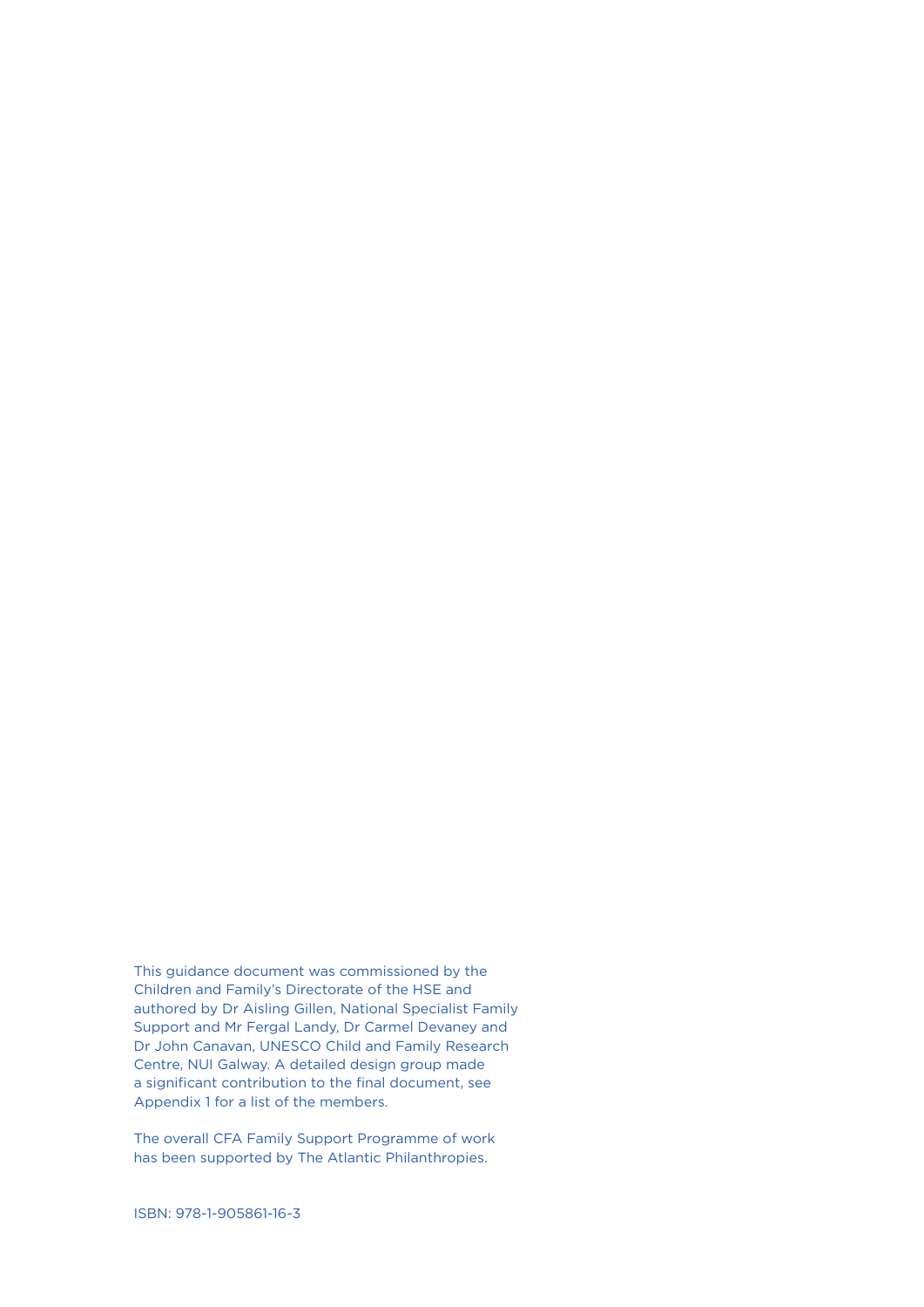### Table of Contents

| 1.0 Introduction                                                                                                                                                                                                                                                                                                                                                                                                                                                        |                                                               |  |
|-------------------------------------------------------------------------------------------------------------------------------------------------------------------------------------------------------------------------------------------------------------------------------------------------------------------------------------------------------------------------------------------------------------------------------------------------------------------------|---------------------------------------------------------------|--|
| 2.0 Rationale for an Area Based Approach to Prevention,<br>Partnership and Family support                                                                                                                                                                                                                                                                                                                                                                               | 3                                                             |  |
| 3.0 Principles Governing the Development of an Area Based<br>Approach to Prevention, Partnership and Family Support                                                                                                                                                                                                                                                                                                                                                     | 5                                                             |  |
| 4.0 The Purpose of Local Area Pathways                                                                                                                                                                                                                                                                                                                                                                                                                                  | 6                                                             |  |
| 5.0 Local Area Pathways in Practice<br>5.1 The Development of an Area Based Approach to Prevention,<br>Partnership and Family Support<br>5.2 Overall Governance of Local Area Pathways<br>5.3 The Structure beneath the Area Manager<br>5.4 Steering Committees<br>5.5 Child and Family Support Networks<br>5.6 Key tasks of the Child and Family Support Network Coordinator<br>5.7 Meitheal - A National Practice Model<br>5.8 The Development of Integrated Services | 8<br>9<br>10 <sup>°</sup><br>11<br>13<br>14<br>15<br>16<br>18 |  |
| 6.0 Conclusion                                                                                                                                                                                                                                                                                                                                                                                                                                                          | 20                                                            |  |
| Bibliography<br>Appendix 1                                                                                                                                                                                                                                                                                                                                                                                                                                              | 21<br>22                                                      |  |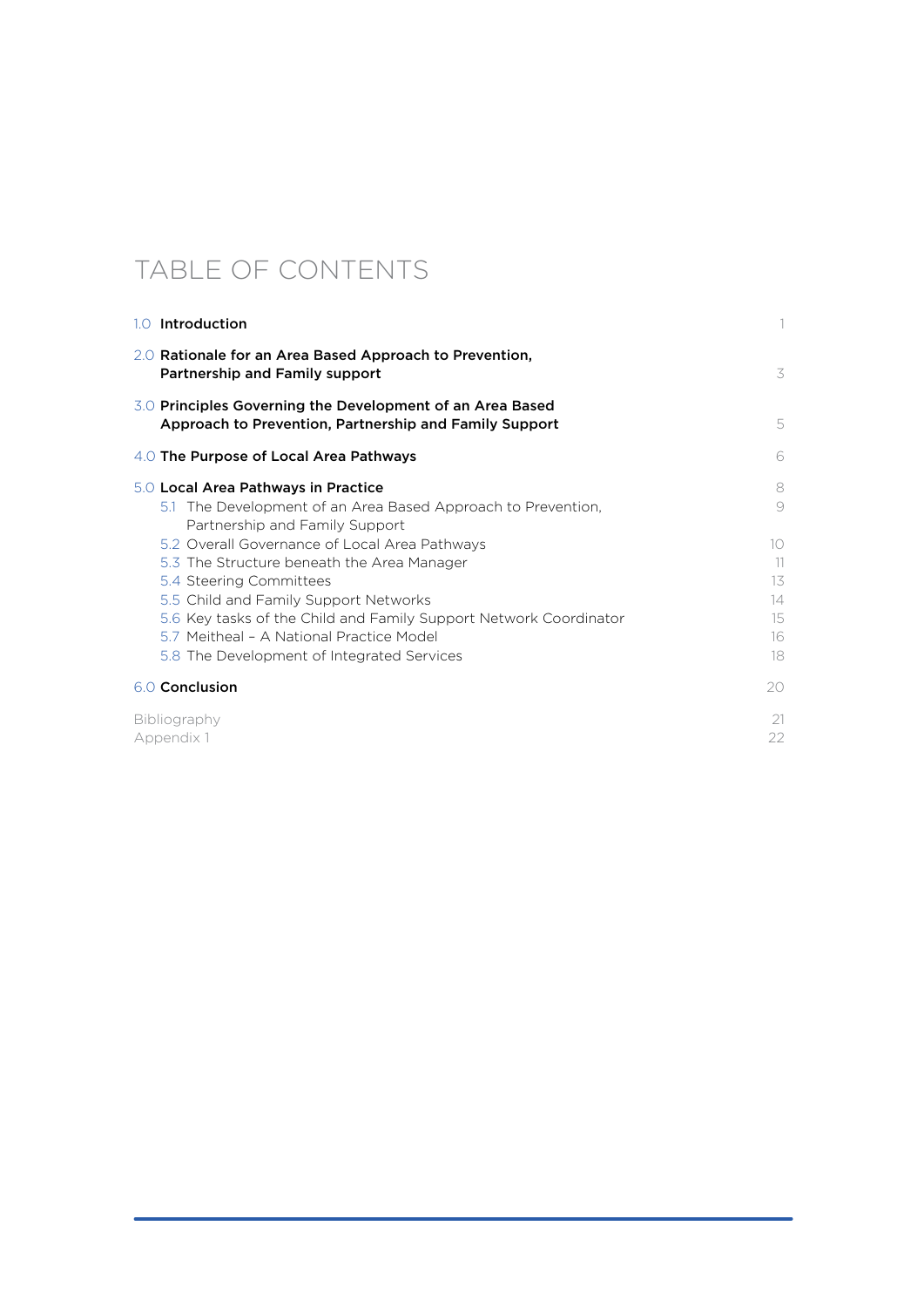### Introduction

The development and implementation of a single, transparent, consistent and accountable National Service Delivery Framework (NSDF), focused on improving outcomes for children, is a key component of the Child and Family Support Agency (CFA). Providing support to a child or young person and their family is not the exclusive responsibility of Children and Family Services. The statutory services such as health, education, an Garda Siochana, local authorities and the community/voluntary sector all have a responsibility and a contribution to make in the protection and welfare of all children. Therefore, it is essential that the service design and development process involves, and applies to all these partners. The CFA is also being formed within a national policy context that places an increased emphasis on an evidence-led approach to prevention and early intervention. This document is intended to provide guidance on how CFA operational areas can develop their approach to prevention, partnership and family support within the NSDF.

The NSDF seeks to deliver services within a coordinated, multi-disciplinary and multiagency framework, from universal and community services through to secondary and tertiary level services. All the services provided to children and families in an area must begin to act as one cohesive support system. By providing for an area-based approach to prevention, partnership and family support, this guidance is intended to fully integrate rather than separate the work of different agencies and professionals. Family Support is required at all stages of need, and often children with acute levels of need rely on universal services as well as specialist services for support. Also, there are services that will not be part of the CFA, but which are critical to child well-being - for example, child and adolescent mental health services, schools and adult mental health and substance misuse services. Details of the design process are included in appendix 1.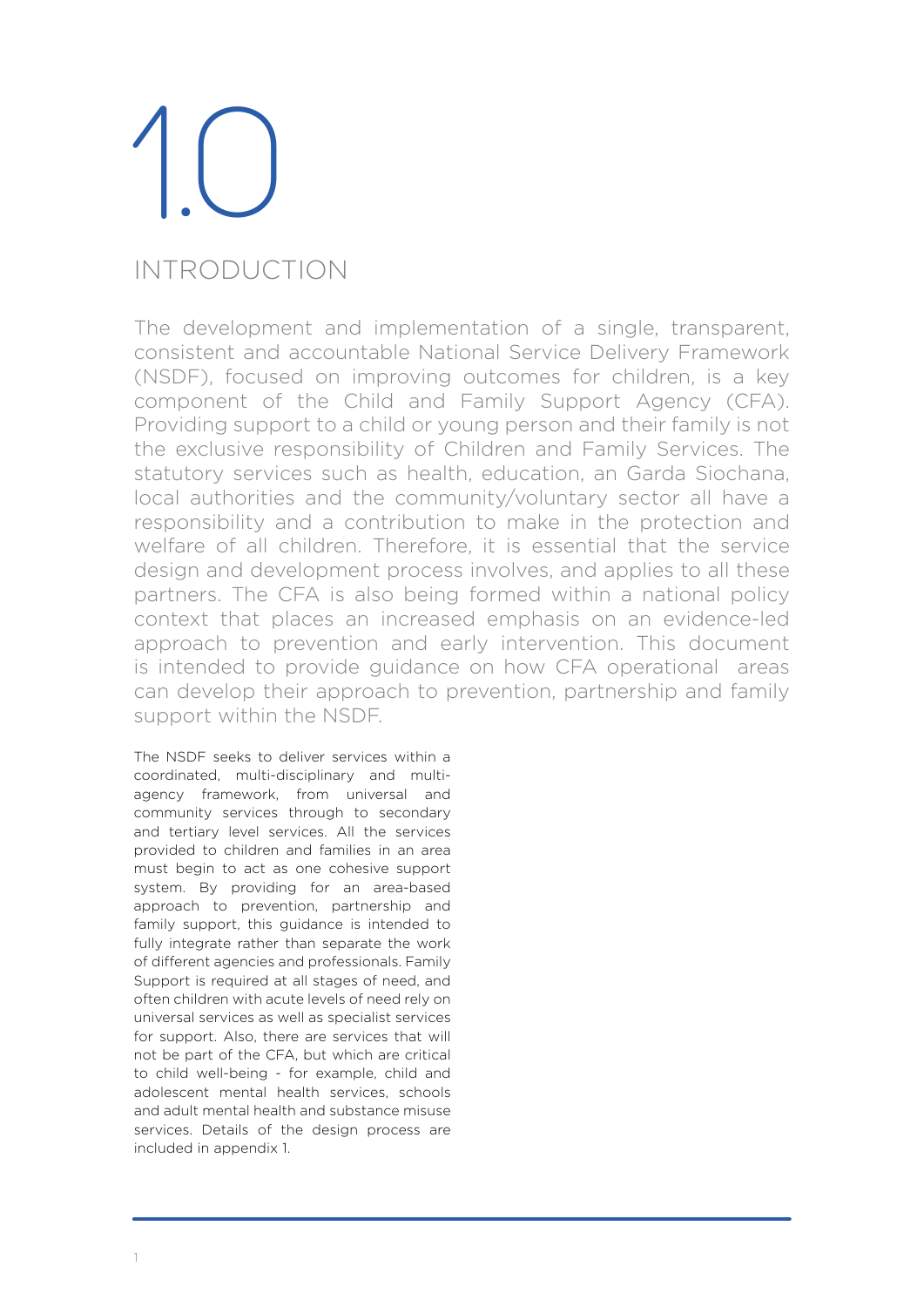### The **NSDF** will:

1

2

3

4

Have an integrated system of children's services that will have formal linkages with external (to CFA) services and establish processes and procedures with childrens' well being as their focus.

Have clear and consistent referral pathways for children and families, which are based on assessed need and with responses appropriate to meeting those needs.

Provide clarification around thresholds for assessment and intervention.

Ensure each referral is dealt with efficiently, effectively and proportionately and that families are directed to appropriate services in a timely and competent manner.

Support and encourage referrers to exercise their judgement effectively and work collaboratively to use their resources in the best interest of children.

5

Provide a framework for information sharing between core agency services and other services.

The CFA area managers overseeing the development of the local area pathways, and their staff and partners, should consider its development in the context of the overall service delivery framework, the creation of the Child and Family Agency and wider government policy. The development of local area pathways is part of the programme of projects being change-managed through to implementation as part of the creation of the CFA.

This document is part of a suite of documents to support the development of family support by the Child and Family Agency. The other documents are the Child and Family Agency Commissioning Strategy; a Parenting Support Strategy; 50 Key Messages to accompany the Parenting Support Strategy; a Participation Strategy; the report of a National Survey of Externally Funded Services; and What Works in Family Support?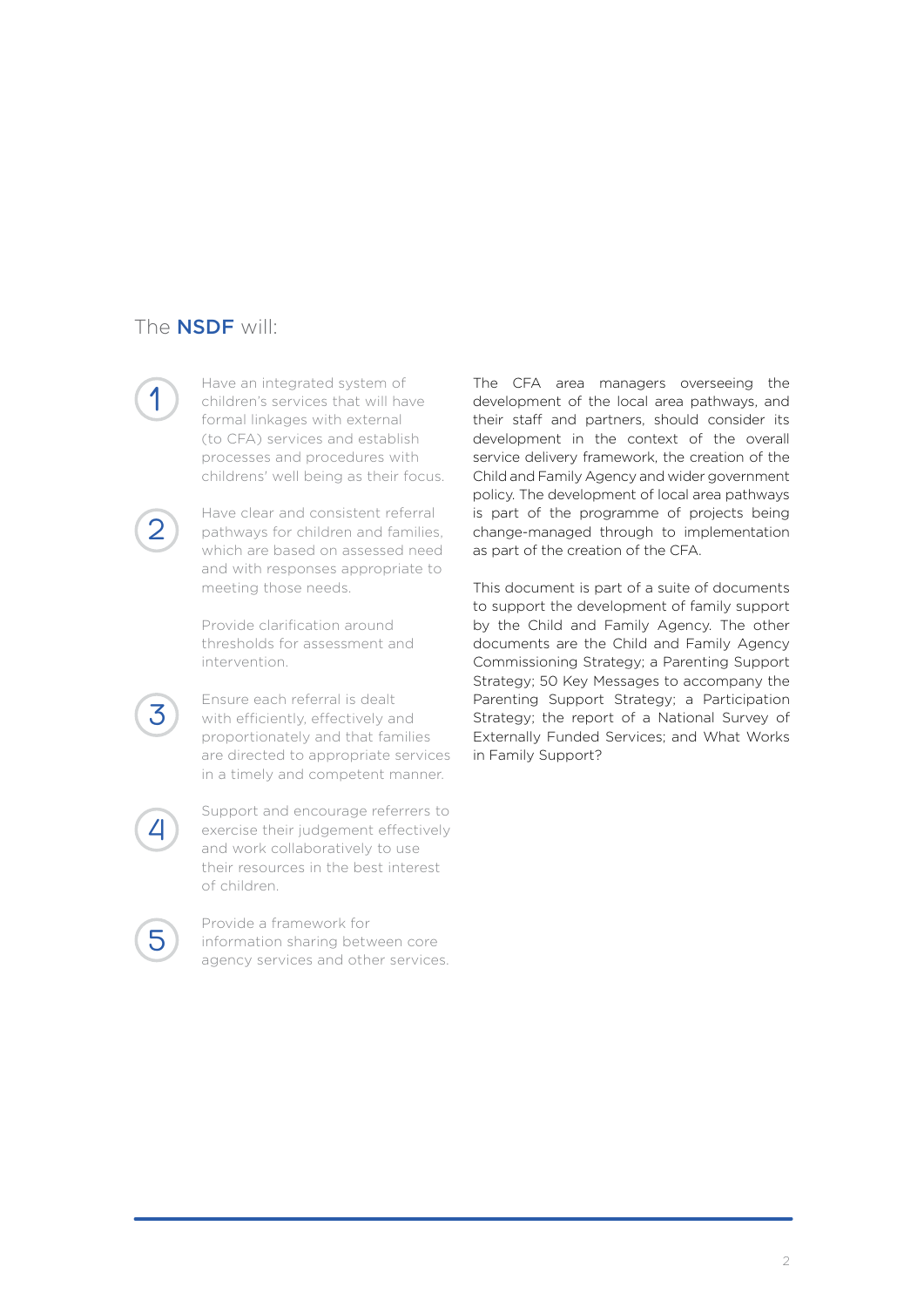### Rationale for an Area Based Approach to Prevention, Partnership and Family Support

This guidance reflects national policy, which requires all those who provide services to children and families to coordinate and deliver these services in an integrated way to help improve outcomes for children and families as outlined in the DCYA Interim Statement of Strategy (2011). The DCYA approach to secure developmental outcomes for children through more effective integration of polices and services is set out in Working Together for Children Initiative, 2011 and is spearheaded by Children's Services Committees.

This approach is also harmonious with a rights-based approach to supporting families and protecting children under the United Nations Convention on the Rights of the Child, 1989 and detailed in General Comment 13 of the UN Committee on the Rights of the Child. This guidance is intended to support CFA Area Managers to align services to support children and families in local communities and geographical areas throughthedevelopmentof local area pathways as a key component of the NSDF. It provides guidance to area managers of the CFA, their staff and partners, on the set up and operation of local area pathways as part of an overall service delivery framework for the CFA. Therefore, this guidance must be seen as part of the wider NSDF and integrated with social work services. The structure and processes outlined should also be viewed in the context of wider developments in children's services, such as Children Services Committees in accordance with the Working Together for Children, Governance Framework,

2011 and in relation to local government reform. The development of an area-based approach to prevention, partnership and family support is conducive to capitalising on the learning from the government's Prevention and Early Intervention Programme (PEIP) and is consistent with the expansion of the prevention and early intervention programme by the government in the form of area based approaches to child poverty. When the additional sites are identified under this expansion measure, efforts should be taken to integrate this guidance with that initiative. Similarly there are many initiatives cultivating a prevention and early intervention approach<sup>1</sup>. It is essential that high quality services be provided to children and families at the earliest opportunity across all levels of need. A focus on early intervention and prevention is widely accepted as a policy and practice choice (The Agenda for Children's Services, 2007; Families Matter, 2009; Allen, 2011). Providing help to children and families early in the stage of a

1. What Works in Family Support? highlights the experience of the last few years of the Department of Children and Youth Affairs Prevention<br>and Early Intervention Programme and related major interventions funded by the Atl Programme requires funded services to evaluate the effectiveness of their services in improving outcomes for children. This learning from this initiative is being disseminated by the Promoting the Learning Advisory Group. A parallel project; Capturing the Learning is also underway<br>under the management of the Centre for Effective Services. This project aims to syn as a whole (See www. effectiveservices.org, also see www.preventioninpractice.ie for further information on prevention and early intervention).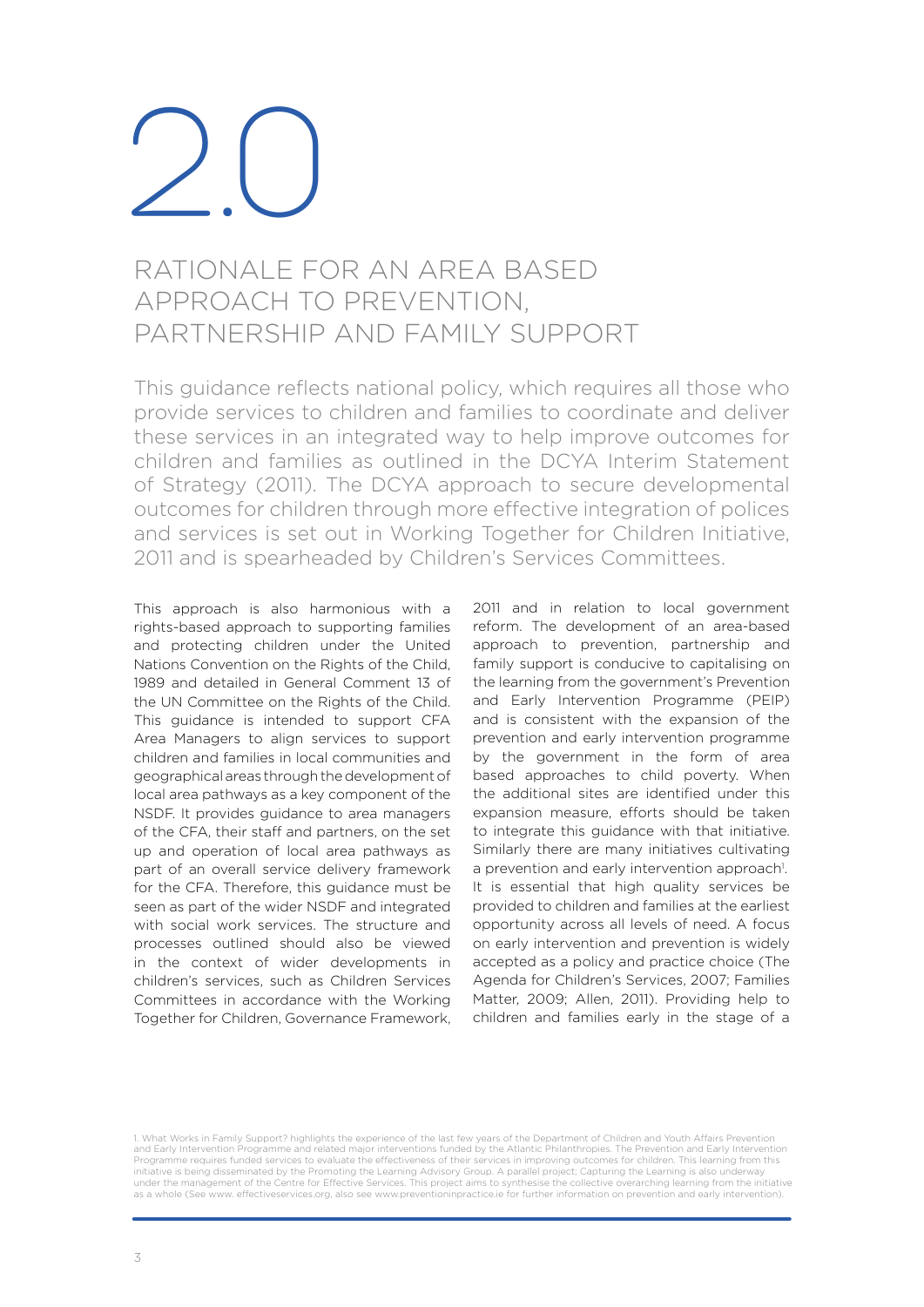difficulty can prevent situations escalating and becoming more entrenched. Allen (2011) reports strong evidence for investing in early support services to address emerging child protection problems. To achieve this focus, a partnership approach to service delivery is necessary, both with families and with other agencies and disciplines. The recent report on the Roscommon Child Care Case (2010) highlighted the need for effective inter-disciplinary working and assessment processes in an effort to respond appropriately and in a timely manner to the needs of children. In her review of the child protection system in the UK, Munro (2011) highlights how early identification and provision of help is in children's best interests and that multi-agency services which deliver support for families are vital in promoting children's well being. Munro highlights how all who come into contact with families have a part to play in identifying children whose needs are not being adequately met (2011, p.11).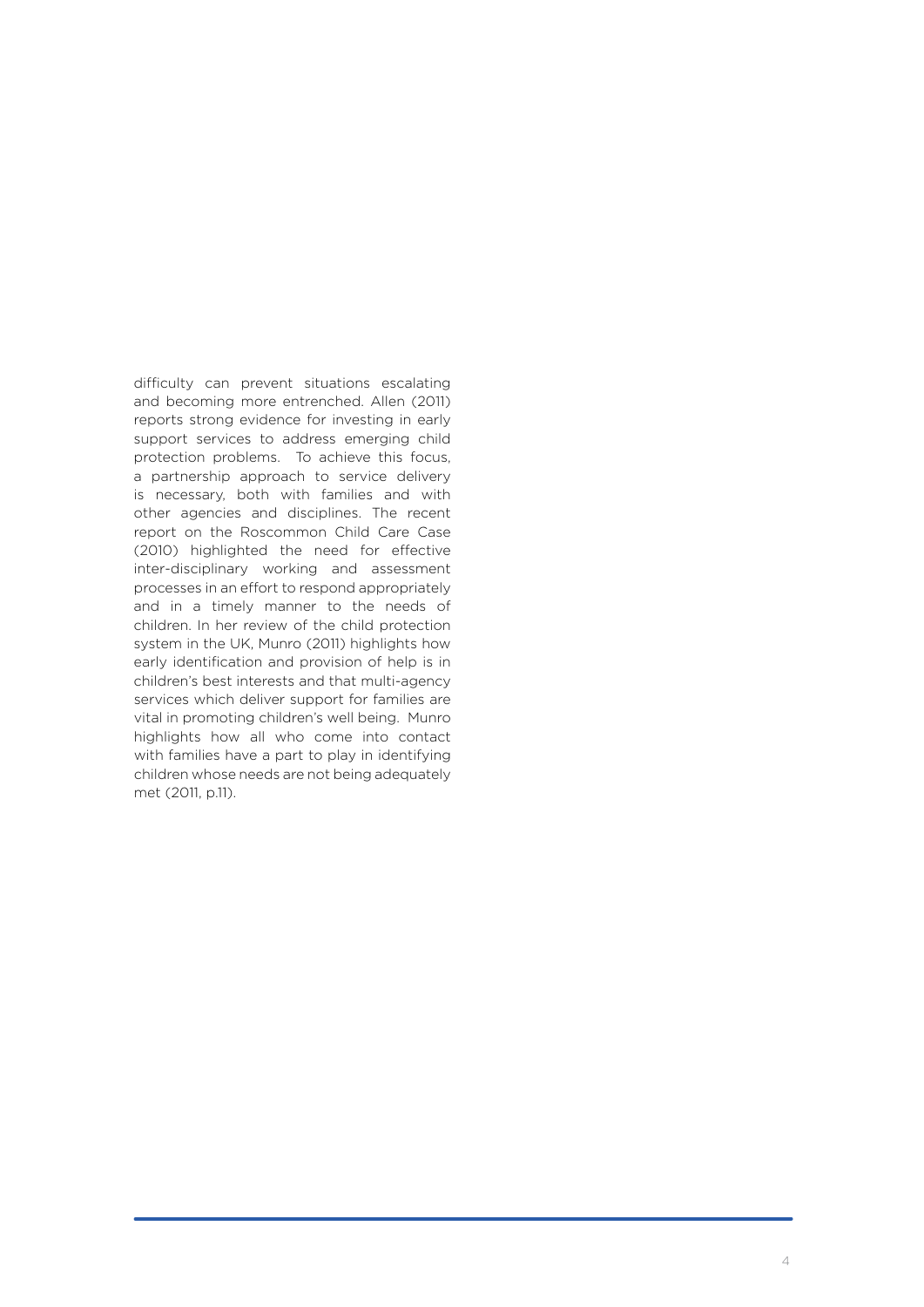### Principles Governing an Area Based Approach to Prevention, Partnership and Family Support

The following principles are proposed to ensure the provision of a high quality effective service for children, young people and their families, that is focussed on the delivery of targeted early intervention and support to vulnerable children and families who have additional needs. These principles will govern all aspects of local area pathways. In order to support local responsiveness to need and provide the flexibility to utilise existing resources it is intended that these principles guide implementation rather than imposing overly detailed prescription. These principles are:

- Children, young people and families will be at the heart of everything that we do. There will be a clear focus on the wishes, feeling, safety and well-being of children. Children First Guidance, 2011 and legislation must always be adhered to.
- Appropriate supports will be provided at the earliest point of engagement, using a strengths-based perspective that is mindful of resilience.
- Service providers will focus on improving outcomes for children and families and will track progress and results.
- There will be a focus on a progressive universalist approach to providing a continuum of support to all children and families. A balanced approach will be struck between developing primary prevention and early intervention services whilst maintaining secondary and tertiary services with a re-distribution of resources to areas of high need.
- Practice and service delivery will be informed by a consideration of evidence on effectiveness in the planning, monitoring and evaluation of services to meet needs.
- The CFA will work in partnership with children, families, communities, child and family practitioners and other agencies - both statutory and community and voluntary.
- Services will be cost-effective and will demonstrate value for money.
- Practitioners and services will promote human rights and social inclusion, addressing issues around ethnicity, sexuality, disability and rural/urban communities.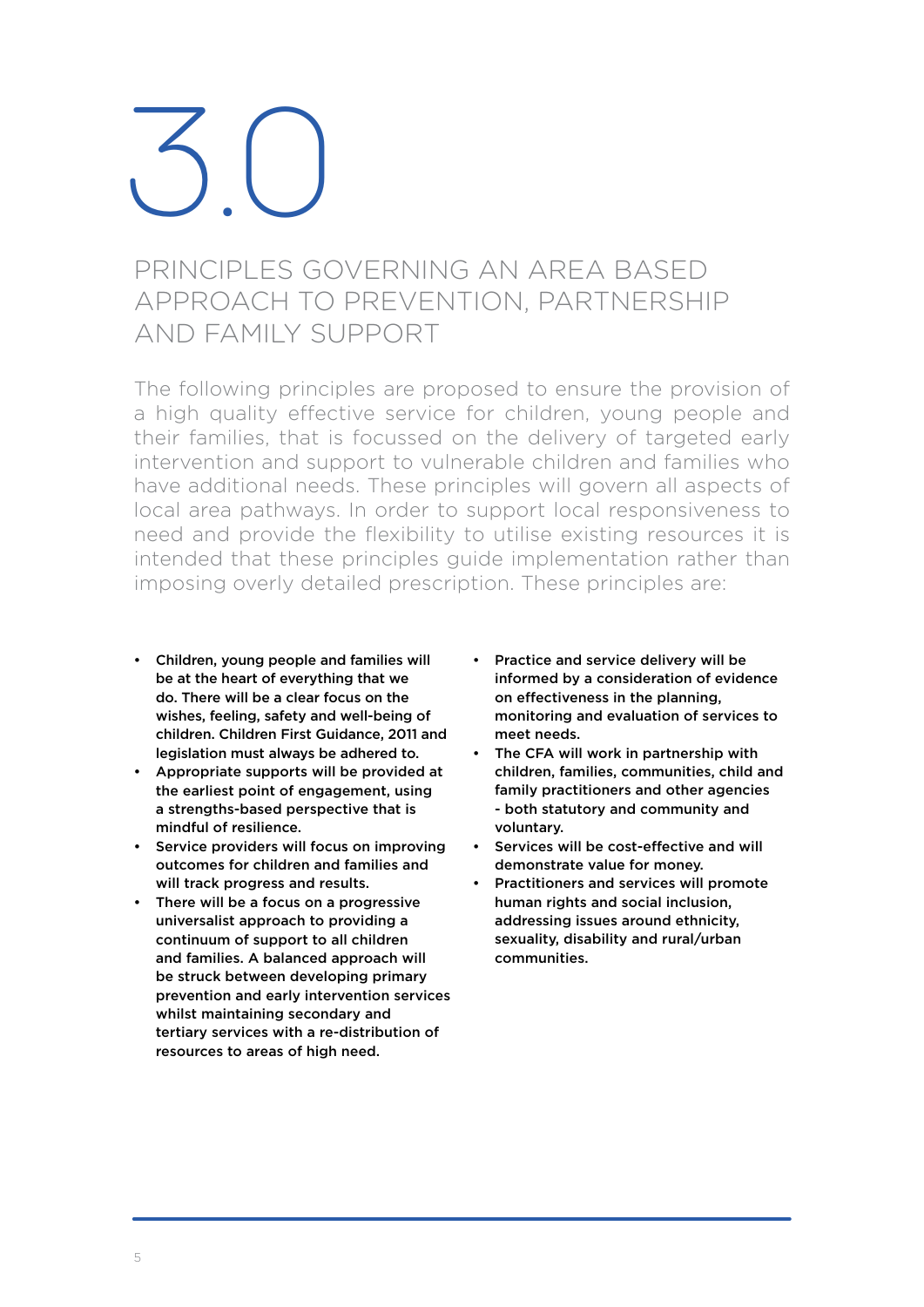### The Purpose of Local Area Pathways

The purpose of local area pathways is to deliver an integrated service to children and families in need of support with the aim of improving outcomes across the Five National Outcomes.

### The key functions of **local area** pathways are:

- To create a collaborative network of community, voluntary and statutory providers so as to improve access to support services for children and their families.
- To inform the commissioning process of how to use the total resources available for children and families in order to improve outcomes in the most efficient, effective, equitable, proportionate and sustainable way.
- To operate Meitheal A National Practice Model for all Agencies working with Children, Young People and their Families. Meitheal is about preventative support where children have unmet additional and/or complex needs that need to be responded to but a referral under Children First is not required.
- To provide a clear framework for action co-ordinated by a lead practitioner and led by family requirements through the Meitheal Model.

Local area pathways will develop a network of agencies to work in co-operation with parents to provide timely support and will be focussed on protective factors for children and supporting families to avail of universal service provision. This will require, in time, all agencies using the same way of identifying need, sharing information and linking need to supports provided. All intervention must be planned and agreed with the family/child, with clarity as to what is to change and how the work will be done, and each intervention will be regularly, openly and formally reviewed.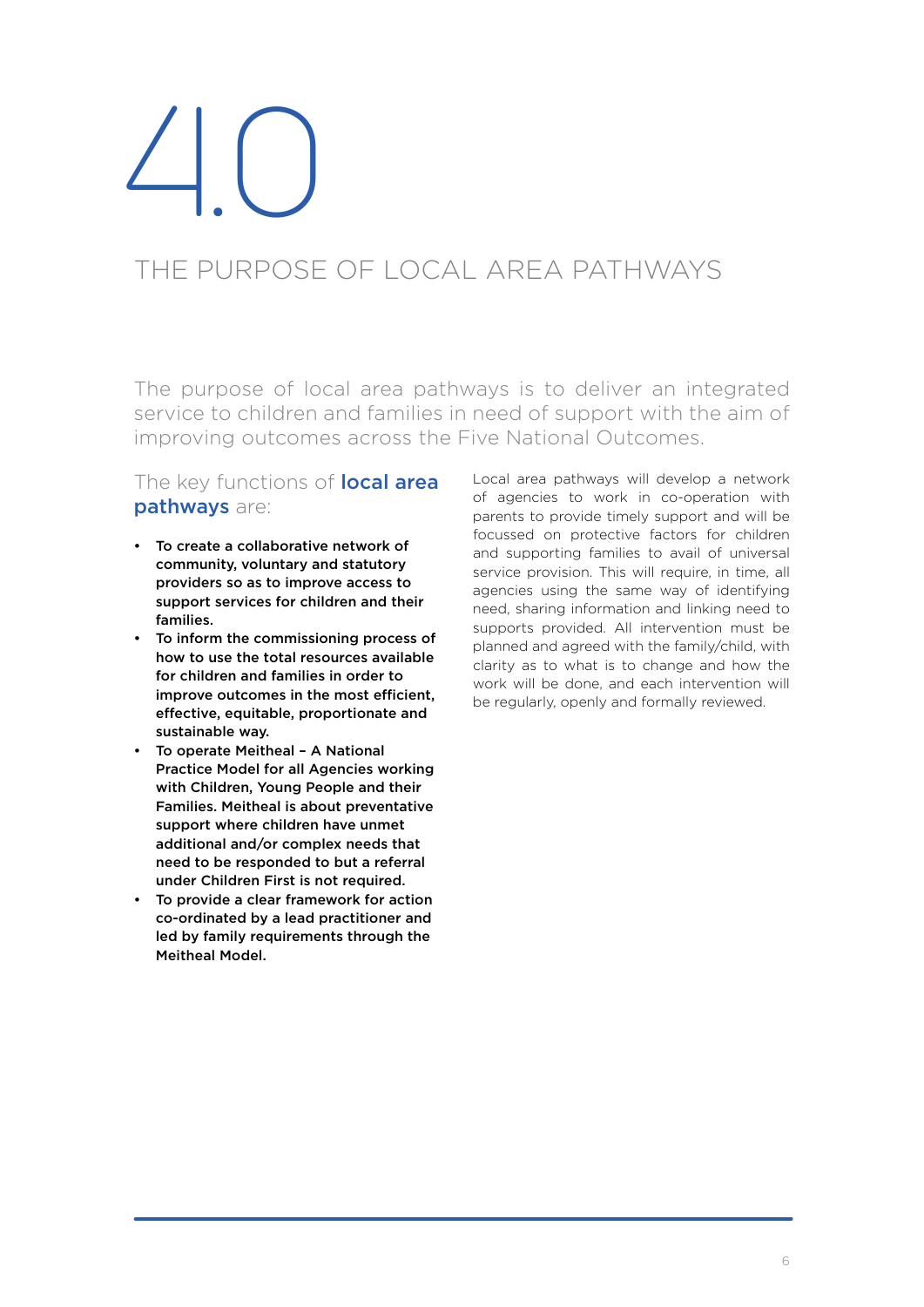In addition to supporting the above core functions, this guidance has been developed to:

- Ensure that all children and young people are safe by supporting the implementation of Children First Guidance, 2011 forthcoming legislation.
- Ensure that all children and young people are supported to achieve positive outcomes in line with the Five National Outcomes for children and to achieve a reduction of inequalities in outcomes.
- Support the overall National Service Delivery Framework for Children and Families.
- Enable integrated working for children and families who need more than one agency's involvement.
- Ensure early identification of child and family needs and appropriately proportionate responses.
- Enable alignment of resources and skills across statutory, voluntary and community partners at local level so that identified need is met locally.
- To enable the HSE Children and Families, the Family Resource Centre Programme and the services currently operating under the National Educational Welfare Board to integrate into one coherent organisation as the CFA.
- To enable area managers of the CFA to, where required, re-configure and recommission non-statutory funded services to support the delivery of this approach.
- To support the mainstreaming of learning from the DCYA Prevention and Early Intervention programme and support the process whereby the CFA aligns with the CSC initiative and the Area-Based Approach to child poverty.
- To enable the CFA to achieve efficiencies and value for money through more effective and integrated service delivery solutions for vulnerable families.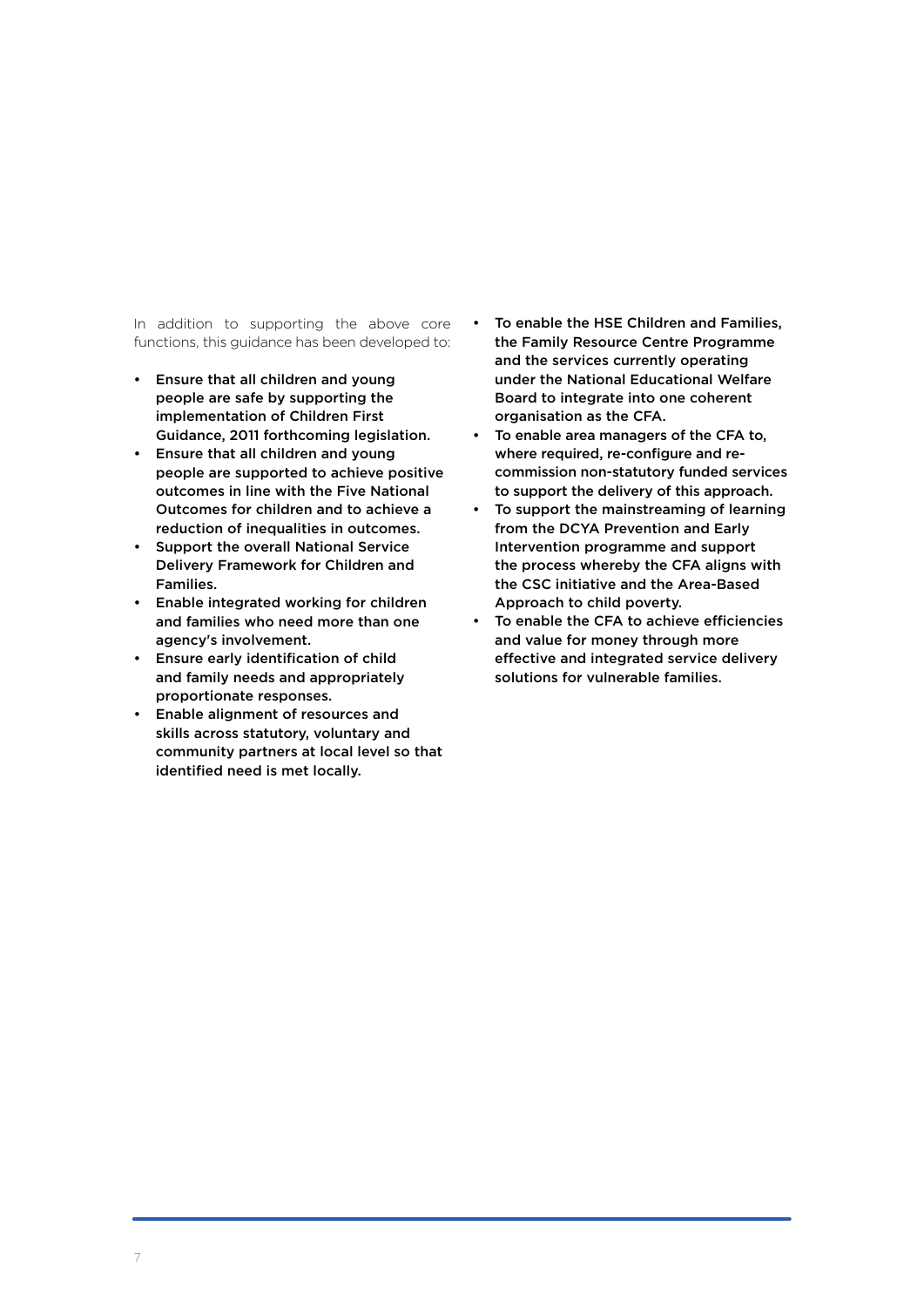### Local Area Pathways in Practice

The CFA is committed to providing clear, seamless and integrated services for children and families. This will involve ensuring that arrangements are in place such that services provided and funded by the agency are well integrated with services provided by other relevant providers and funders. Thus, the NSDF needs to be seen in the context of a holistic health and well being service delivery system for children. Its focus is on ensuring that each child and family receives the support that is most appropriate to their needs, with the most vulnerable children and families receiving integrated support, increasing in intensity in accordance with level of need. Local area pathways are thus a fundamental link in connecting the range of health and well being services at frontline to ensure a coordinated approach to help provision for children and families.

In order to deliver on the core and additional functions outlined above, it is proposed that the Local Area Pathways have the following broad outline to deliver on these functions:

- Governance and leadership will be the responsibility of the CFA through the area managers.
- The structure beneath the Area Manager will include a designated senior manager post to lead on Prevention, Partnership and Family Support.
- A process of engagement with voluntary, community and statutory partners on the set-up and operation of the local area pathways will be established in each area. Where Children's Services Committees (CSCs) exist, this engagement should occur through the CSC.
- A number of local Child and Family Support Networks (CFSN) consisting of local statutory providers, local voluntary/ community children and family services and CFA staff, will be established in each area.

• Meitheal - A National Practice Model, for all Agencies Working with Children, Young People and their Families will be adopted in all areas including a common approach to the identification of strengths and needs and a practice model for coordinating and reviewing supportive interventions utilising a lead practitioner role and a 'Team around the Child' approach. This process will be supported by a CFSN coordinator(s).

An outcomes focus will be adopted in relation to all interventions with children, young people and families through local area pathways. A process of self-evaluation against the key principles outlined above will be adopted. It is intended that this will enhance the capacity of local agencies to meet identified need and develop a culture of accountability conducive to the development of quality service delivery.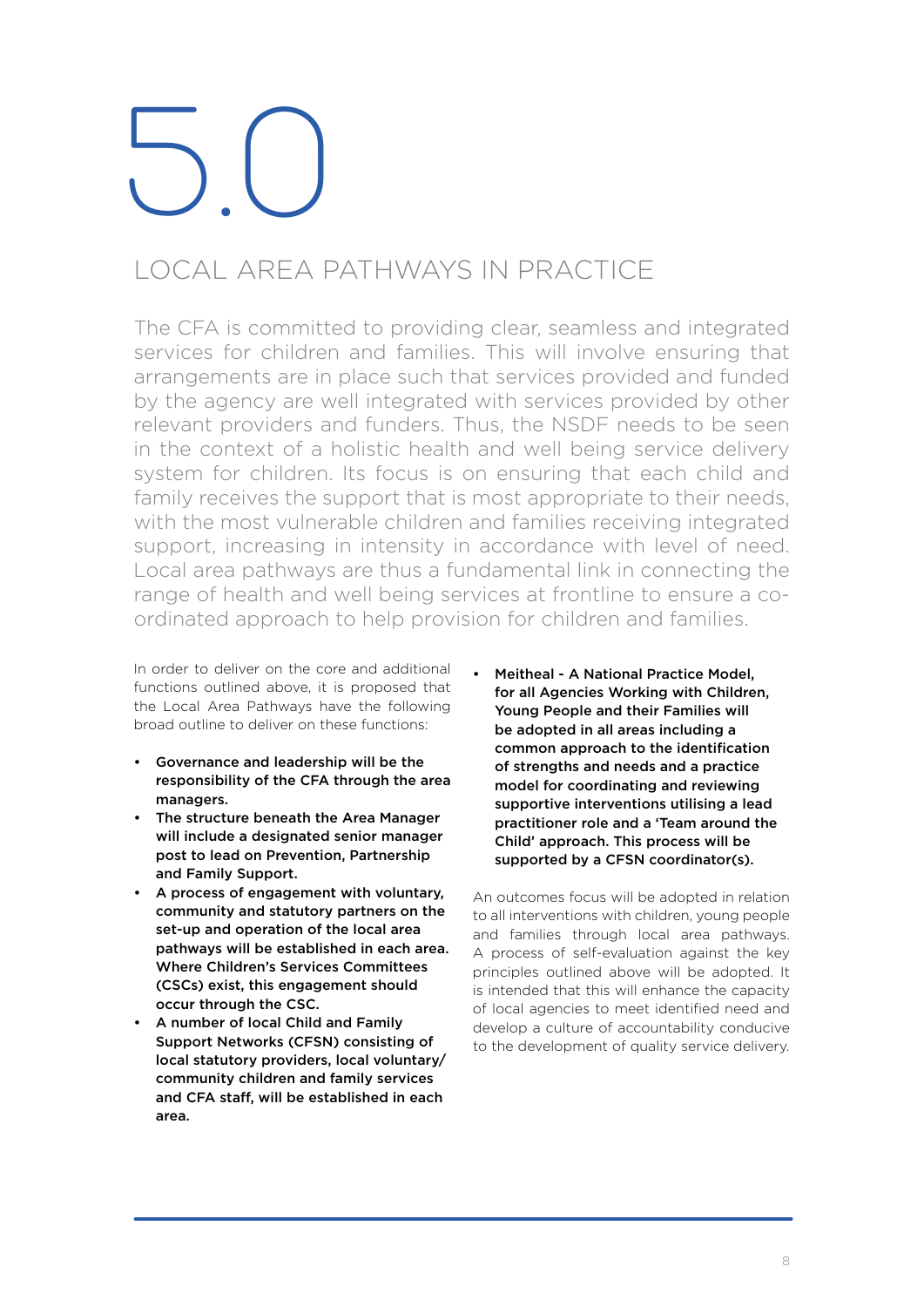### The Development of an Area Based Approach to Prevention, Partnership and Family Support

The development of any new way of working is a process in which relationships between individuals and organisations are built up incrementally over time. This approach is also being developed at a time of considerable change in terms of the roll out of CSCs and the creation of the CFA. Different areas are expected to be in different states of readiness to deliver on the requirements set out in this guidance, and they are therefore likely to develop incrementally, depending on locally identified need and capacity to meet such need.

Based on the experience of the underpinning pilot initiatives, a considerable amount of training and development is required prior to full implementation. The development of an area based approach to prevention, partnership and family support must be undertaken in conjunction with the application of the CFA Commissioning Strategy and with the full continuum of need and support in mind. A national implementation plan will be developed and overseen by a national implementation group. This group will support Area Managers to develop tailored local implementation plans. This approach will ensure uniform, coherent development and the sharing of learning, whilst respecting local responsiveness to need.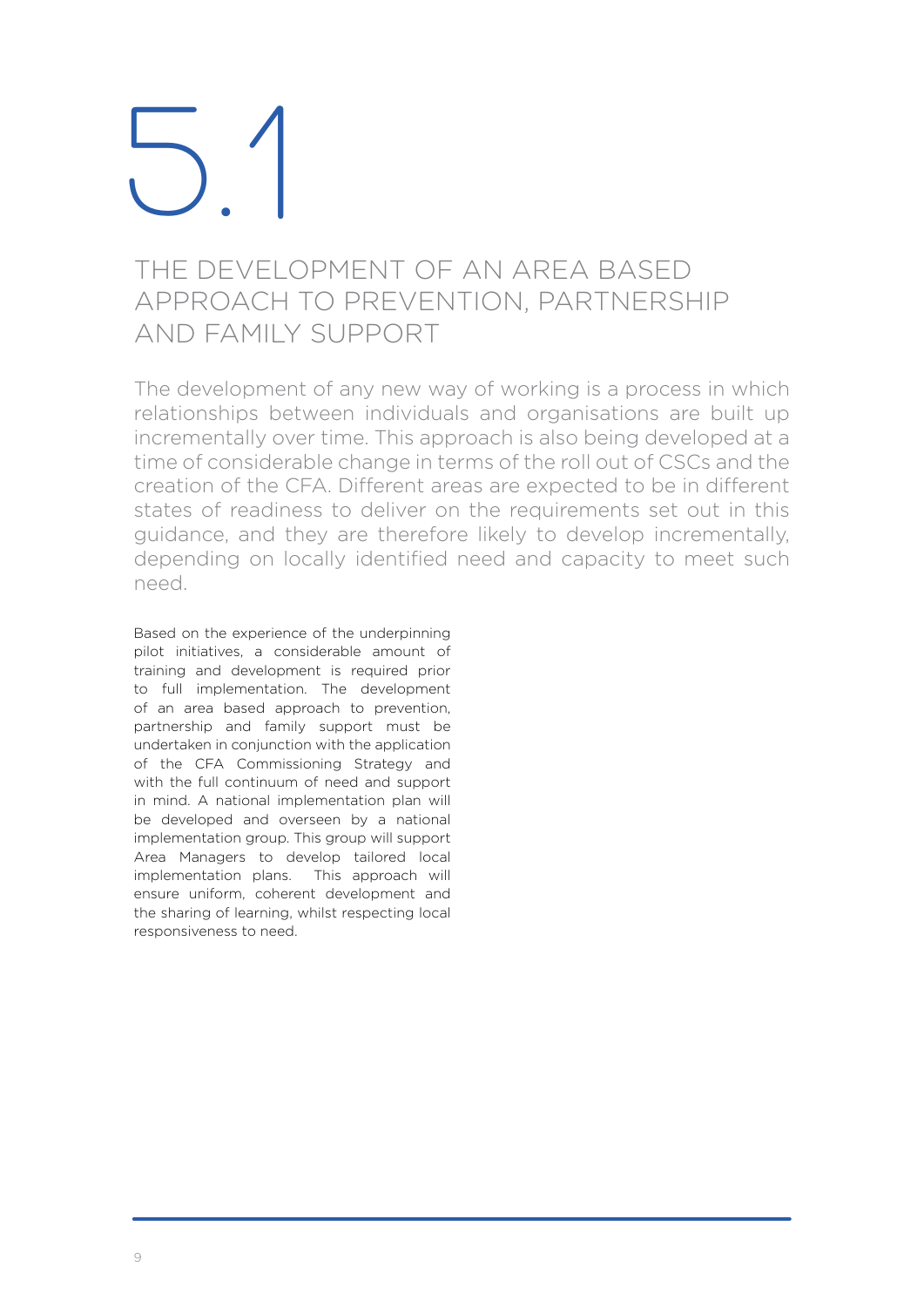### Overall Governance of Local Area **PATHWAYS**

The overall governance of local area pathways will be the responsibility of the CFA through the area managers. The Area Manager, through the Principal for Prevention, Partnership and Family Support will oversee and govern the work, through direct line management of CFA staff, through mandating CFA funded organisations to participate and engage, and through negotiating the participation and engagement of other statutory and non CFA funded organisations through his/her chairmanship of the Children's Services Committees, where they exist, or through alternative interim structures.

The area manager and/or the Principal for Prevention, Partnership and Family Support will ensure that the service level agreements of the agencies funded by the CFA reflect their engagement in the local area pathway. He/she will also ensure that staff members of the CFA understand the importance of the role local area pathways play in achieving positive outcomes for children and families and that their participation is part of their core duties. This will ensure that the development of integrated working is championed by CFA staff at the frontline. The participation and engagement of other statutory agencies and non-statutory agencies with streams of funding outside the CFA should be agreed in writing at senior management (National and CSC) level in the form of memoranda of understanding and working protocols. During consultation, the interface with the directorates of the restructured health services, particularly primary care, was identified as a critical implementation issue.

The area manager and/or the Principal for Prevention, Partnership and Family Support, will engage externally with relevant stakeholders and internally with principal social workers and other staff to assist in the oversight of the local area pathways. It is important for the area managers to ensure that local area pathways operate as a seamless coherent system of support provision to children and families in need. The prevention of child abuse and neglect is part of the child protection system and must be well integrated with the part of the system responding to referred instances of abuse and neglect.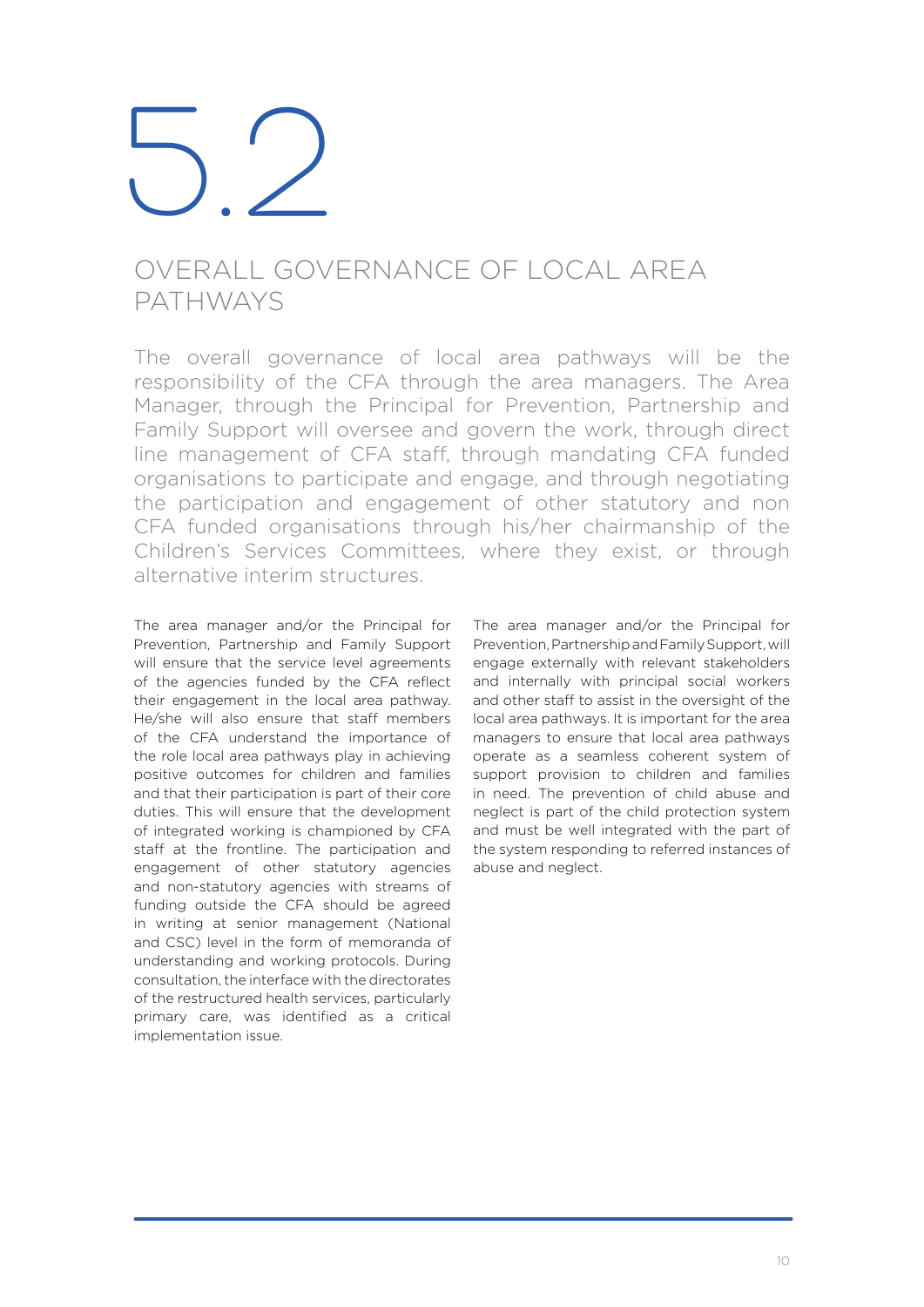### The Structure Beneath the Area **MANAGER**

As the CFA area managers have a wide range of responsibilities, it will be important to establish a key leadership role under each of the Area Managers to support an area-based approach to prevention, partnership and family support. It is strongly recommended that a Principal(s) for Partnership, Prevention and Family Support be appointedunderneatheachareamanager.This titleis recommended to ensure clarity and consistency in the development of local area pathways as systems providing preventative support through partnership. The number of such posts required will depend on the size and level of need in an area.

Suitable individuals to carry out this role are already in place in most areas with varying titles such as Family Support Manager or Principal Community Development Worker. Therefore2, whilst this structure is essential in order to ensure the development of a consistent and standardised approach, it can be delivered cost neutrally within existing resources through reconfiguration. During consultation, it was identified that regional variations exist in this regard due to historical anomalies. This information will be captured as part of a capacity-readiness analysis. Where gaps exist, this will need to identified and addressed over time in line with the Commissioning Strategy.

It will be the role of these senior managers to oversee the work of each local area pathway and to ensure that a range of services be available to meet the range of need. This person will liaise closely with the area manager and principal social workers and the overall governance will remain the responsibility of the area manager. The Principal for Prevention, Partnership and Family Support will work in partnership with the range of providers and will ensure that the CFA Commissioning Strategy unpins the set up of local Child and Family Support Networks (CFSN). He/she will co-ordinate and in some instances manage the identified and re-configured CFSN Coordinator(s) and support them in their role. (It is intended that CFSN Co-ordinators will be identified, re-assigned and/or re-configured from existing resources). He/she also have other responsibilities and manage other CFA staff as agreed.

2. The Office of the Director of Children and Family Services, HSE will advise on a suitable national process for the filling of these posts, including the development of a standardised job description.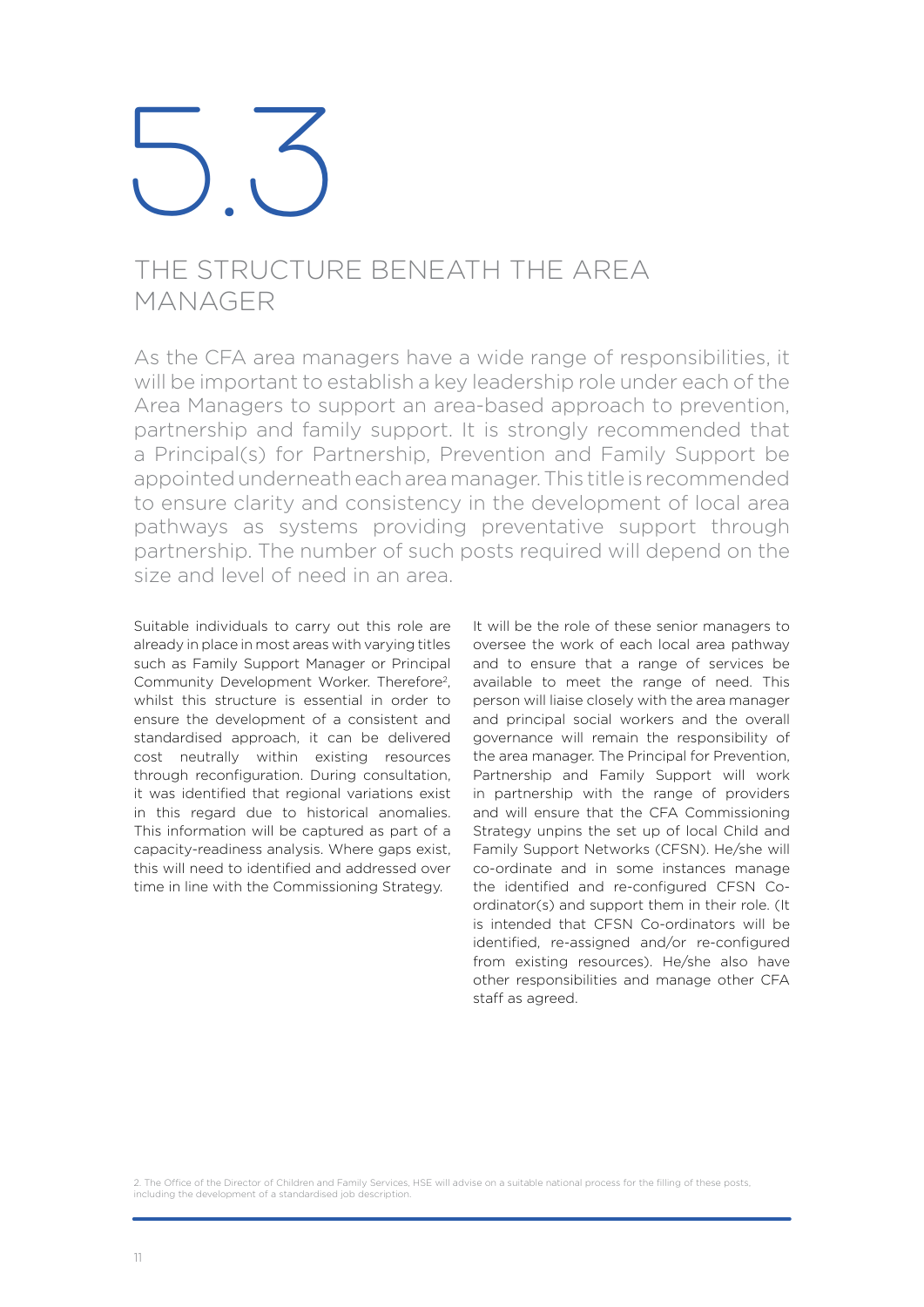### 5.3.1 Key Tasks of the CFA Principal for PREVENTION, PARTNERSHIP AND FAMILY Support.

To ensure that these core functions are achieved, the key tasks of the CFA Principal for Partnership, Prevention and Family Support will be to:

- Oversee the establishment and implementation of the Local Area Pathway in their catchment area.
- Conduct a local assessment of Child & Family needs and strengths in their area.
- Identify the optimum catchment areas for the Child and Family Support Networks (CFSNs) and the number of Co-ordinators required.
- Discuss and analyse the agency's capacity to form locally into unified, cohesive and integrated networks of support to create CFSNs.
- Ensure that there is a continuum of support available to families which will include organisations providing a range of services from universal services to more targeted and intensive services. This will involve fully implementing the Commissioning Strategy, the What Works in Family Support? and the Supporting Parents Strategy.
- Oversee the establishment and implementation of the case co-ordination process Meitheal to ensure optimum throughput of families and integration with Social Work Systems and Practices.
- Develop strong partnership arrangements with agencies funded by the CFA and agencies who also provide services locally to children & families
- Co-ordinate and in some instances manage the identified and re-configured CFSN Co-ordinators and support them in their role.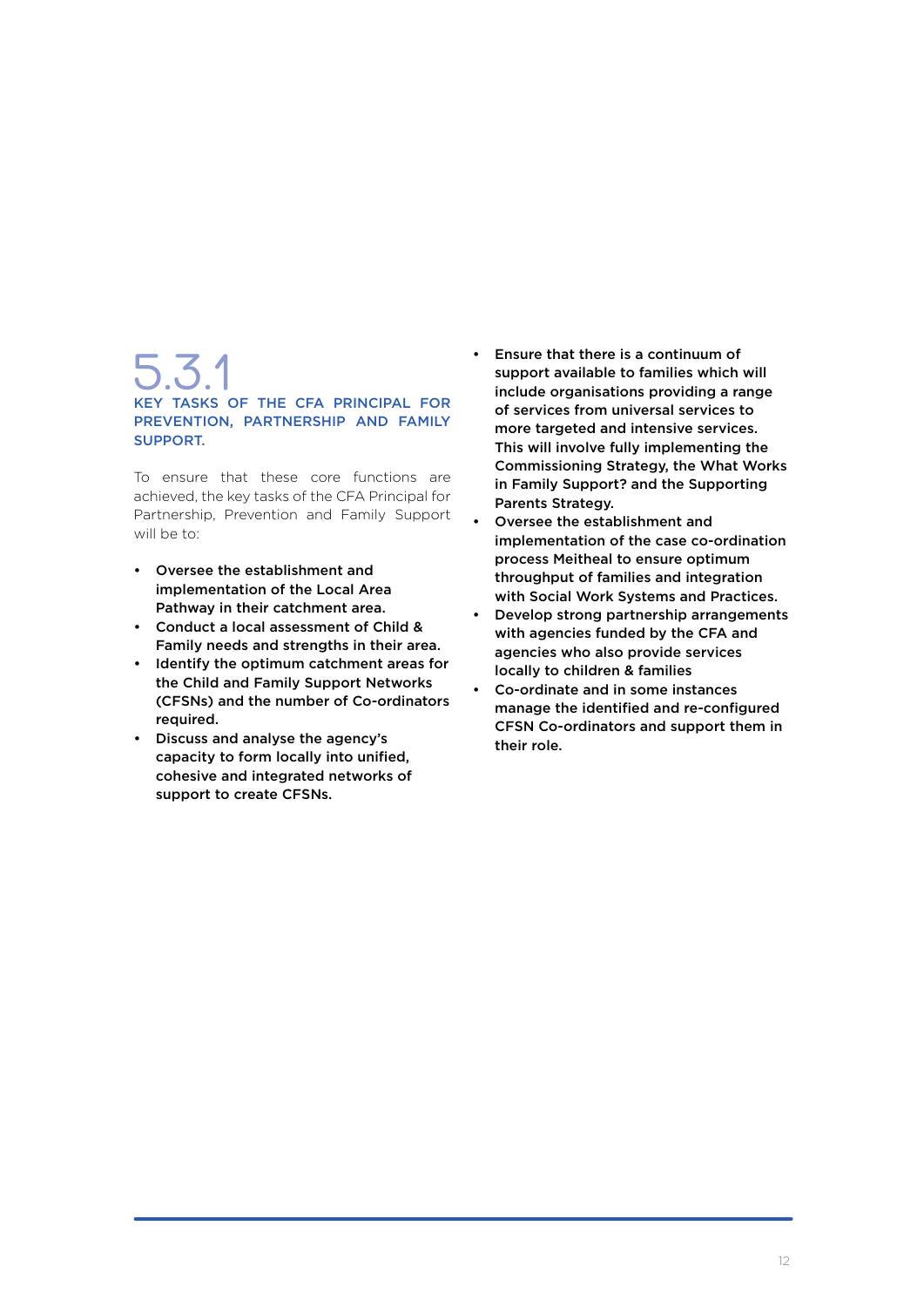### Steering Committee

A process of engagement with voluntary, community and statutory partners on the development of an area-based approach to prevention, partnership and family support is recommended, because inter-agency support and buy-in is necessary for successful implementation.

Where CSCs exist they will be well placed to support this initiative. Some CFA areas align precisely with current local authority areas, for example Donegal. Others align with a collection of local authority areas, for example Galway and Roscommon. This alignment should be conducive to the development of collaborative structures under CSCs if and when in place. However the alignment of boundaries between CSCs and CFA operational areas is more problematic in other areas, for example the CFA area Dublin South East/Wicklow intersects with four CSCs. The Detailed Design Group and many of those consulted have suggested that this issue be revisited in order to further support the development of integrated working in areas where CSCs and CFA areas do not align.

In each of the 17 areas it is important that the area manager or the CFA Principal for Partnership, Prevention and Family Support utilise the vehicle of the CSC or, where a CSC does not yet exist, develop an interagency and interdisciplinary steering committee. This committee should be composed of leaders and decision makers from local statutory children and families service providers (e.g. psychology, public health nurses, social work, justice, education and welfare) and local voluntary and community children and families services (family resource centres, youth services agencies currently funded through the HSE/CFA children and families services and organisations funded through other sources, for example Pobal, Department of Education). The committee's purpose is:

- To get their advice and help on the set-up of the CFSNs and of the identification and reassignment of frontline CFSN coordinator(s) in particular
- To secure their support and assistance to ensure functions of the local area pathways are implemented.

The relationship of this steering committee to the local CSCs needs to be specified. There should be one inter-agency steering committee for each of the 17 areas, but area managers will need to examine their boundary issues to determine if more than one committee is required in some areas.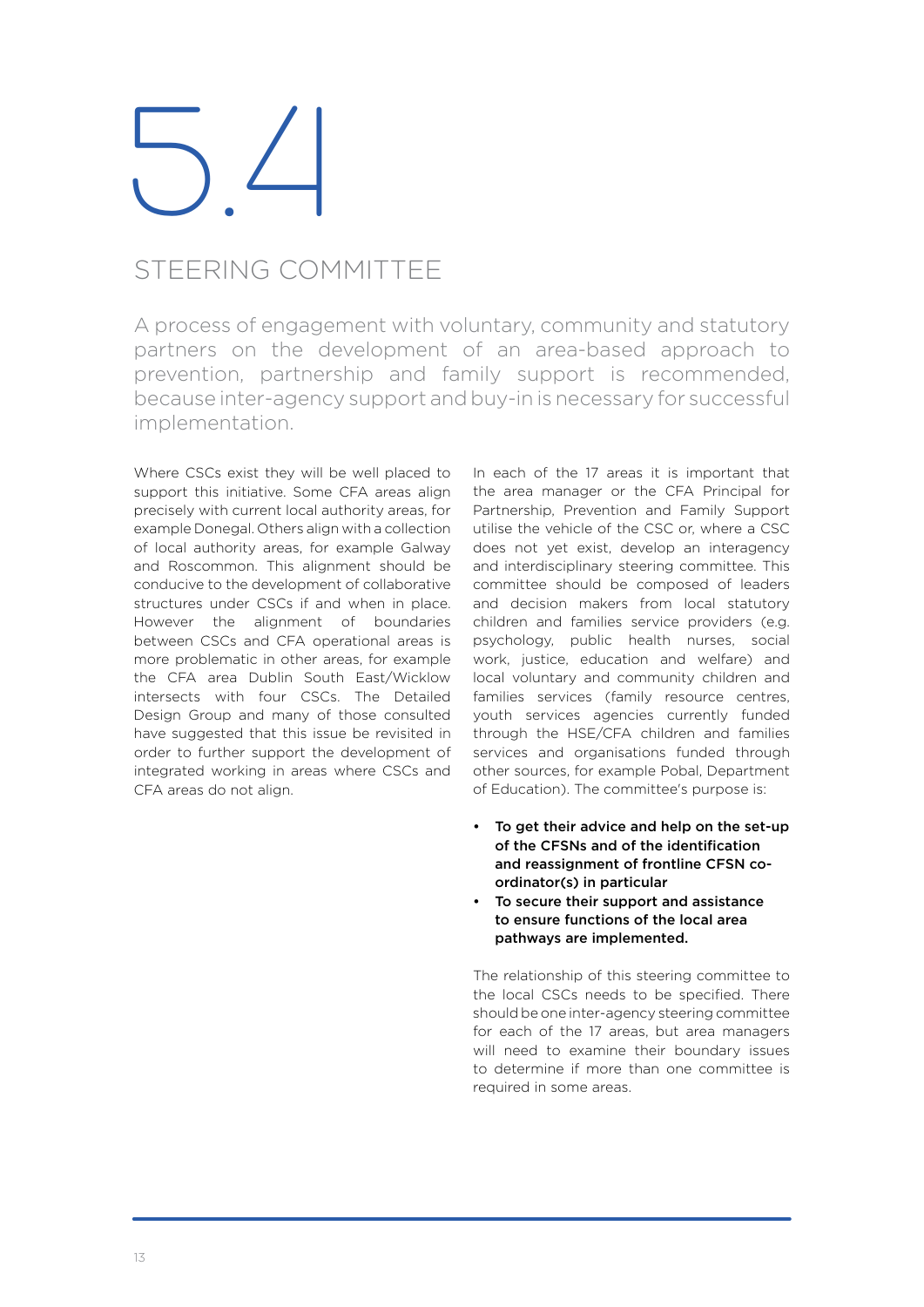### Child and Family Support Networks

To help families access support there is a need for clusters of such support serving geographical areas that may be smaller than CFA areas or CSC areas. Therefore, it is proposed that Child and Family Support Networks (CFSNs) will be the unit building blocks of the NSDF and the frontline operational structure that will ensure integrated service delivery.

A number of Child and Family Support Networks, consisting of local statutory providers local voluntary/community children and family services and CFA staff will be established in each management area, building on existing networks. The concept of CFSNs is influenced by existing multi-agency initiatives and by Family Support Hubs currently being developed in Northern Ireland - for example the Ballymun Network in Dublin or the Southhill Youth Forum in Limerick. It is intended that where such networks exist they will be built upon.

The local Child and Family Support Networks will consist of all services that play a role in the lives of children and families in a given area and reflect that the CFSN is a partnership that recognises that supporting families and keeping children safe is everyone's business. These networks could have a particular service at its hub, for example Family Resource Centres or Family Support projects (internal or external to CFA), to give a very visible presence to the CFSN in an area. However, in some more dispersed rural locations, the CFSNs could be a virtual network.

The CFSN will work in partnership with families to ensure that there is 'no wrong door' for families, and that all families in their locality receive easily accessible support, appropriate to meet their identified needs. CFSNs will capitalise on families' own help seeking networks. Training together as an inter-agency group will be a key method of developing the CFSN as a unified, cohesive and integrated support system.

The role of members of the CFSN will be:

- To participate in a collaborative network of community, voluntary and statutory providers so as to improve access for children and families to support services at all levels of need.
- To participate in Meitheal A National Practice Model by operating a common approach to the identification of strengths and needs and a practice model for coordinating and reviewing supportive interventions utilising a lead practitioner role and a 'Team around the Child' approach.
- Specifically t o be a lead practitioner or a member of the team around the child Meitheal supporting the lead practitioner to ensure an integrated intervention that corresponds at all stages to the needs of children and families (as need escalates and also as need decreases and less intensive supports become necessary).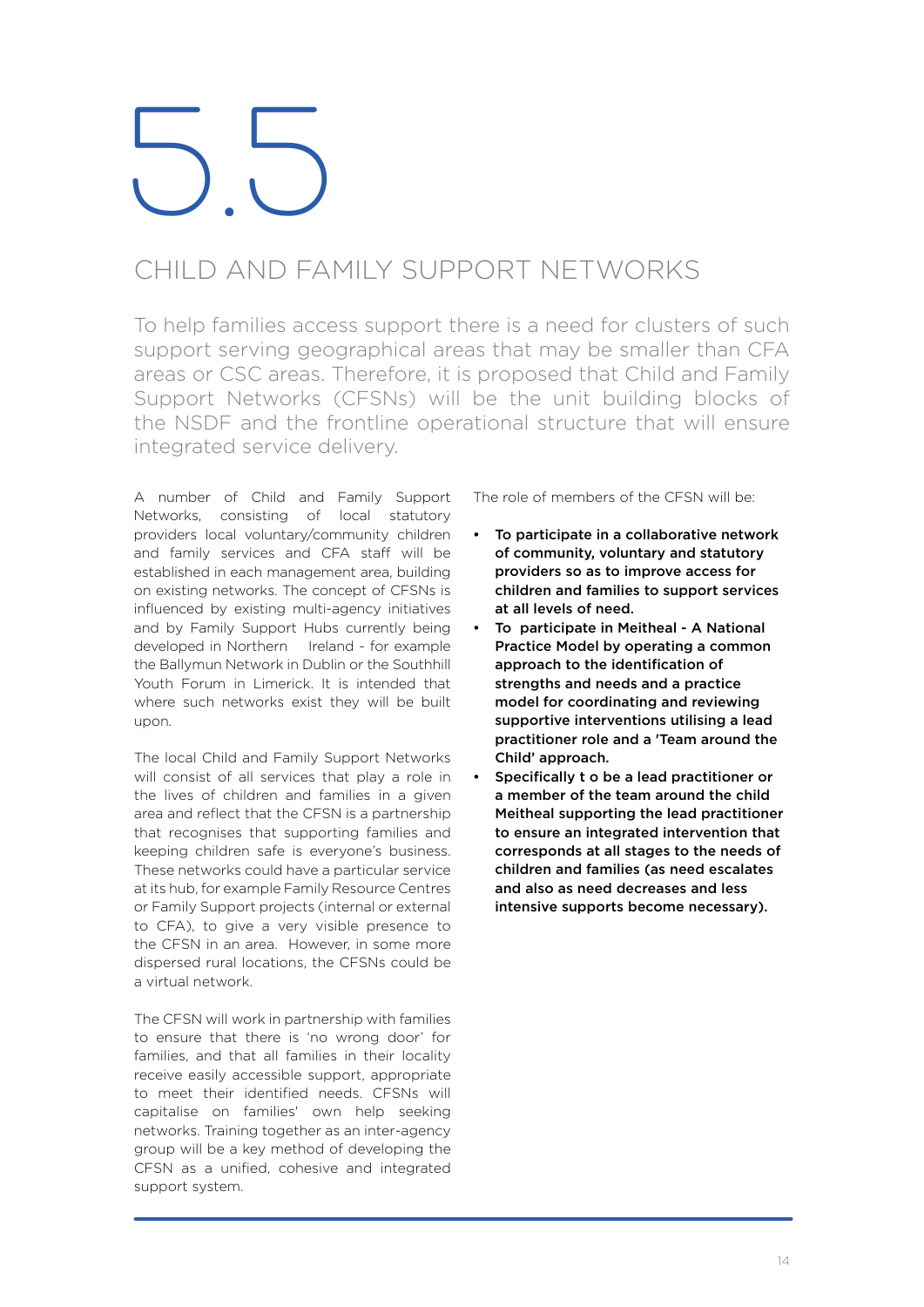### $\bigcup$

### KEY TASKS OF THE CHILD AND FAMILY Support Network Coordinator

The role of the coordinator is informed by the experience of the underpinning pilot initiatives. This role has been critical in developing buy-in to a new way of working and facilitating the relationships necessary for integrated working. The need for this role is further supported by wider literature on multi-agency working, which emphasises the importance of committing to the resourcing of such work. The key tasks of the coordinator are:

- To centrally coordinate and support the implementation of the Meitheal Model, including providing training and support to the CFSN and to lead practitioners.
- To support the Principal for Prevention, Partnership and Family support in the development of CFSNs and an integrated continuum of support for children and families.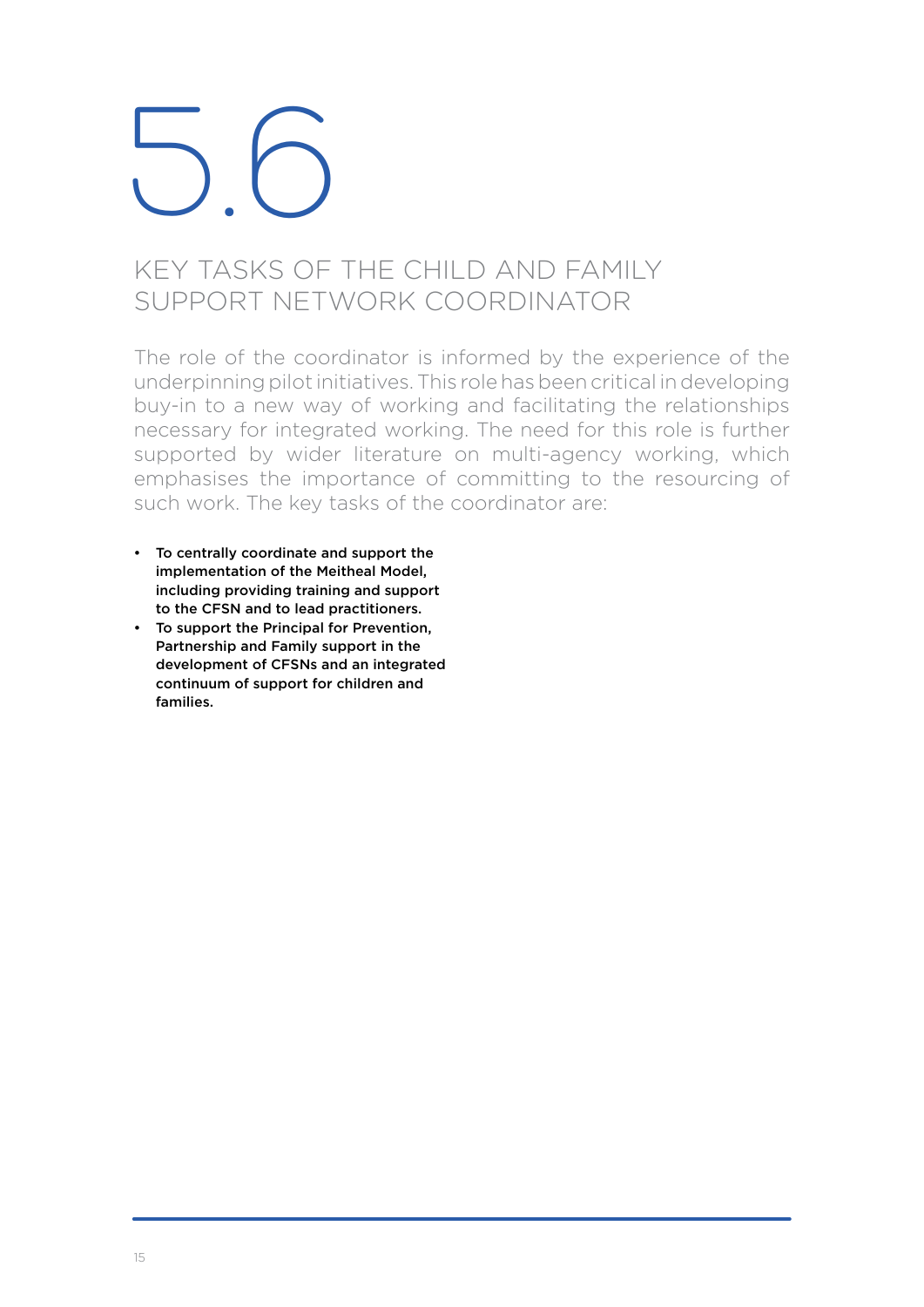### Meitheal – A National Practice Model for all Agencies working with Children, YOUNG PEOPLE AND THEIR FAMILIES

In order to facilitate integrated working there is a need to develop a common approach to practice across all agencies that touch on the lives of children and families. A common approach to practice will also facilitate a uniform approach to ensuring the participation of parents and children in all matters affecting them and promote interprofessional learning. Meitheal is an old Irish term that describes how neighbours would come together to assist in the saving of crops or other tasks. In this context Meitheal is a national practice model to ensure that the needs and strengths of children and their families are effectively identified and understood and responded to in a timely way so that children and families get the help and support needed to improve children's outcomes and realise their rights. It is normally targeted at those children with unmet additional needs which, if left unmet, place children at risk of poor outcomes. Meitheal can be utilised by all practitioners in different agencies so that they can communicate and work together more effectively, to bring together the range of expertise, knowledge and skill to meet these needs at the earliest opportunity in order to keep children and young people safe from the risk of adverse outcomes. The Meitheal model will be led and coordinated by the CFA.

Multi-agency models of assessment and intervention have been trialled in two sites in Ireland: the Identification of Need process in Sligo/Leitrim and Donegal (ION) and the Limerick Assessment of Need System (LANS). These initiatives were themselves heavily influenced by the UK Common Assessment Framework (CAF), initially developed in North Lincolnshire and the My World Triangle developed by the Scottish Government. The Meitheal National Practice Model has been informed primarily by the ION and LANS projects but also by the work undertaken by the

National Educational Welfare Board, One Child, One Plan, the Child Health Needs Assessment Framework process (Midlands); Women's Aid Early Identification of Domestic Violence Work with the Family Support Agency; the Mol on Oige initiative in Mayo and Roscommon and the Young People at Risk (YPAR) model and Inter Agency Working Agreement in Dublin City North.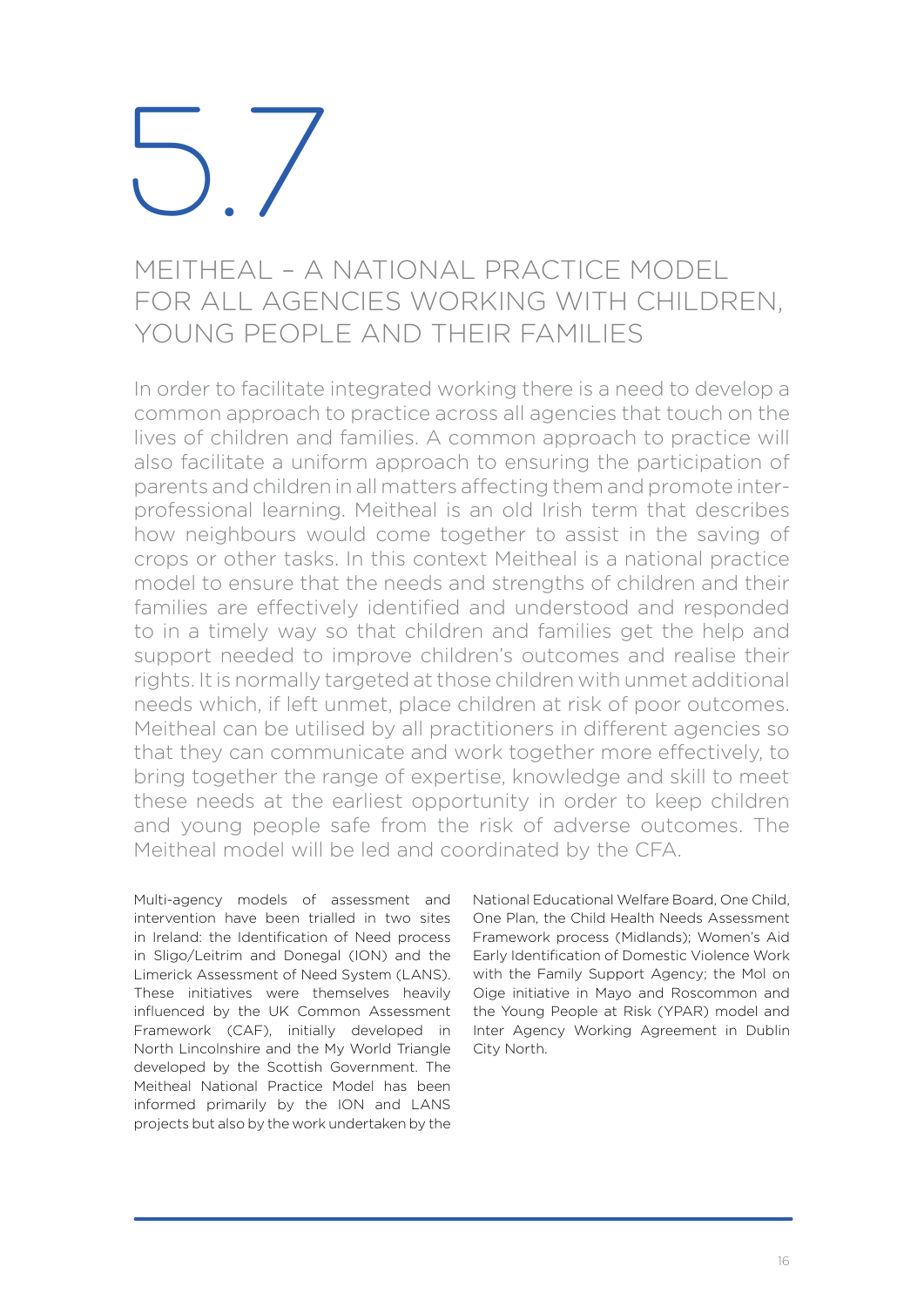The principles which underpin the Meitheal model are:

- Parents are made aware at the outset that child protection concerns in relation to their child/children will be referred to the Children and Families Social Work service in line with Children First Guidance, 2011.
- It is a voluntary process all aspects, from the decision to enter this process, to the nature of information to be shared, to the end point of the process, are led by the parents/caregivers and child.
- A Meitheal meeting cannot take place without the involvement of at least one parent.
- The parents determine the agencies to be involved in the Meitheal process.
- The Meitheal process looks at the whole child in a holistic manner, in the context of his or her family and environment. It takes into account strengths and resilience as well as difficulties and needs.
- It privileges the voices of the parent/ carer and child, recognising them as experts in their own situations and assisting them to identify their needs and ways of meeting them.
- The Meitheal process is aligned with the wider Child and Family Support Agency Service Delivery Framework.
- The Meitheal process should be outcomes-focussed and should be implemented through a lead practitioner.

A detailed support document for the establishment of Meitheal as a national practice model has been developed, building primarily on the experience of the ION and LANS projects and will be made available to support the implementation.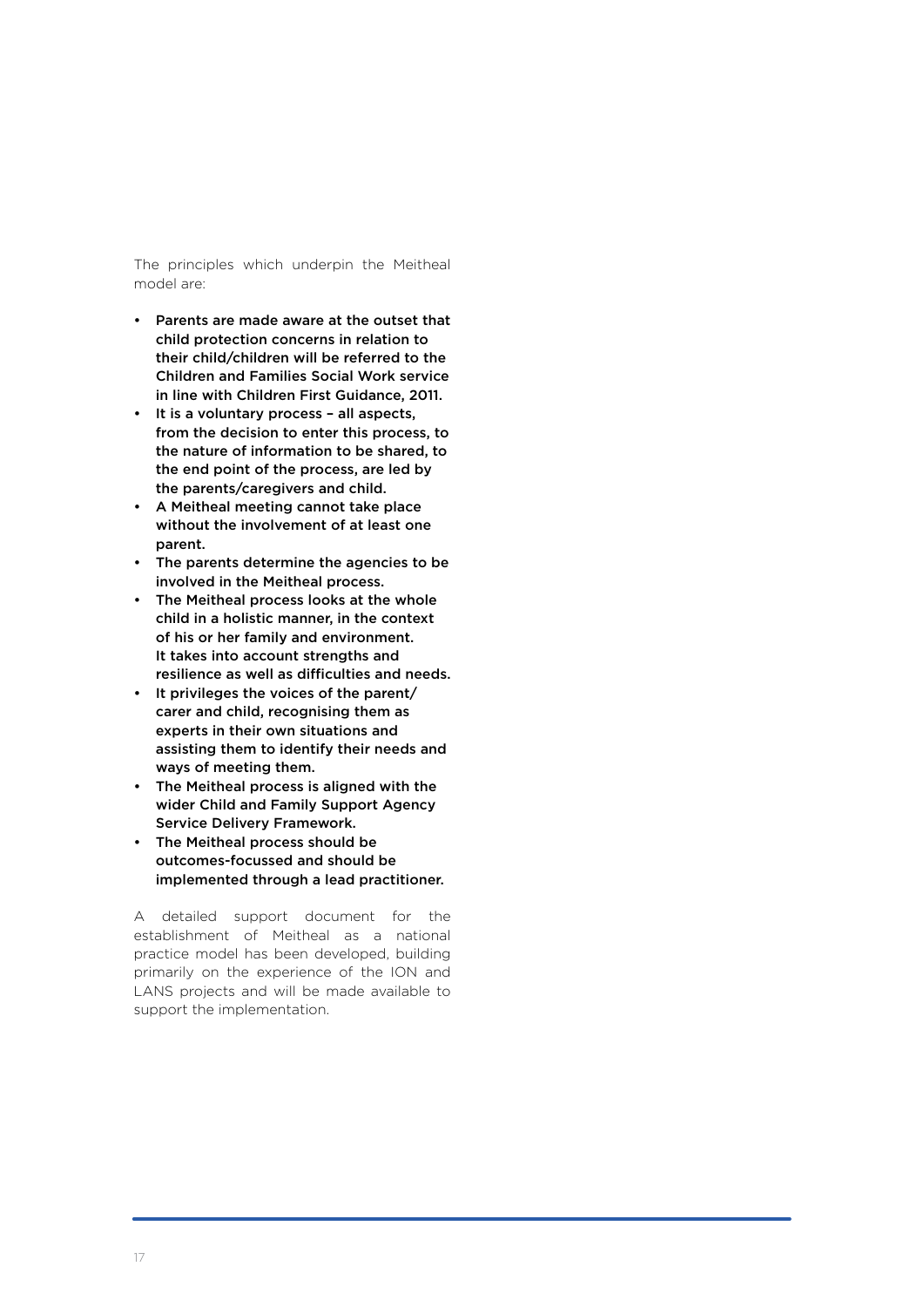### The Development of Integrated Services

As stated earlier, the CFSN consists of those services with a role in the lives of children and families in a given area and is a partnership that recognises that supporting families and keeping children safe is everyone's business. Targeted and specialist services will be active participants within the CFSNs, collaborating on agreed interventions for children and families. As outlined above, this involves co-ordinated help to families before they require social work intervention, during social work interventions and post social work intervention. The continuum of support developed by the area manager and the steering committee through the application of the Commissioning Strategy will seek to ensure that families who may require different levels of support receive such support. The key distinction is that where there is a child protection concern for the child, Children First, 2011 and the forthcoming Children First legislation must be followed. Led and coordinated by the Social Work Department.

During consultation, concerns were raised that families requiring assessment and intervention under the governance of the Social Work Department may be inappropriately diverted to the Meitheal model. The Meitheal model is intended to enhance existing preventative, family support interventions and not as a method of addressing the needs of families whose needs are best met by the Social Work Department. Thresholds guidance will be developed to support consistent decision making at the point of intake to Social Work Departments. Local engagement and consultation on when a referral under Children First is required will need to continue as envisaged by section 3.4.2 of Children First. The communication guided by Section 3.4.2 of Children First - whereby referrers are encouraged to discuss and consult on concerns where it is unclear whether a referral under Children First is required - is supported and encouraged by the development of local area pathways and by the implementation of the Meitheal model.

Also during consultation, some area managers identified an issue with a backlog of referrals awaiting allocation within the Social Work Department. This was identified as an obstacle to the development of an area-based approach to prevention, partnership and family support and to the prioritisation of resources for the operation of the Meitheal model. Where this issue occurs it should be documented as part of the commissioning process. Area managers who identify such need may need to engage a single agency that is a member of the CFSN to specifically provide a differential response on behalf of the CFA, where a family has reached the threshold for Social Work involvement but where the level of risk is deemed to be low to medium. This arrangement is part of the NSDF but is distinct from the Meitheal model as clinical governance remains with the Social Work Department and should not be confused with the development of local area pathways. The needs identified through this assessment may be met during post assessment intervention - either as an allocated case within the Social Work Department or, if a decision is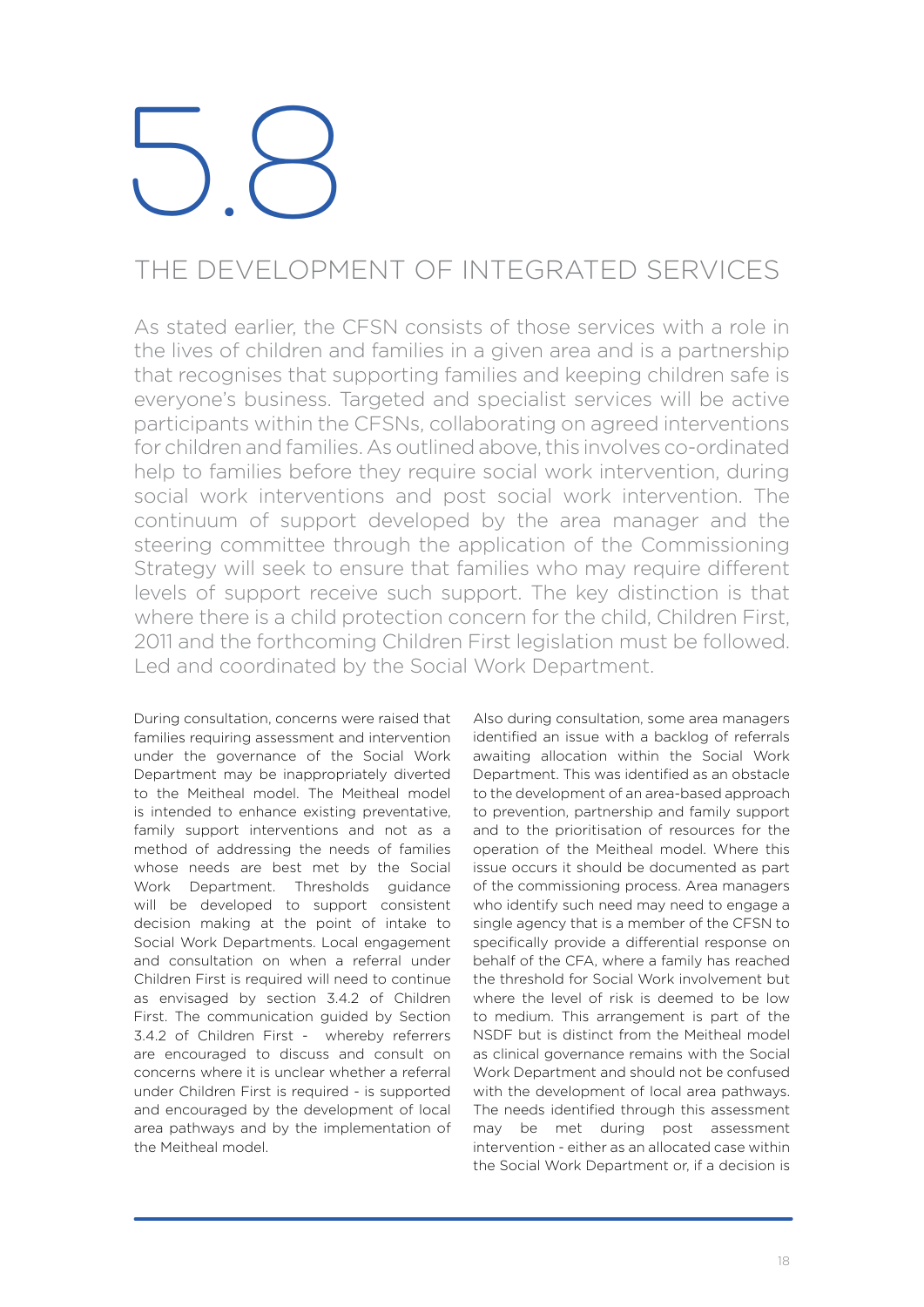made to close the case, a Meitheal or a single agency intervention may be identified to meet the need.

An overarching aim of the NSDF is to operate across all levels of need and types of service provision. In line with national policy developments, the steering committee should relate to the Children Services Committees which in turn must relate to local authority led Socio-Economic Committees . In doing so, the steering committee and the operation of the CFSNs will support the full implementation of Children First and Working Together for All Children, Governance Framework, 2011. In this way CFSNs should facilitate connections and integrated working between universal and specialist services.

### 5.8.1<br>PATHWAYS FOR FAI

Families have a right how to access support when and where they need it and to know how to access it. Services should be developed, and practitioners should practice in a way that capitalises on families' own help-seeking patterns. Once support is being provided then it should be planned in a way that is self directed by the child or young person and their family. The NSDF provides that support may be accessed by a family in a number of ways:

### 1

2

Children and families may access support directly from Family Support services at community level, where they do not require a Meitheal approach.

By accessing support from the unified, cohesive and integrated CFSN. This may be single-agency help or multi-agency working that does not require structured coordination, and it may be required for families at all levels of need.



4

By accessing support through a Meitheal:

- When a referral under Children First is deemed to not reach the threshold necessary for social work involvement and the referrer is advised to initiate a Meitheal (priority in phase 1).
- Directly, as a result of a discussion with a practitioner who initiates a Meitheal and informs the CFSN Coordinator (priority in phase 2).
- When a referral is accepted to the Social Work Department, assessed by the Social Work Department and closed either immediately after assessment or after period of intervention, a Lead Practitioner may then be identified to initiate a Meitheal as part of a step-down from social work intervention.

Referral to the Social Work Department under Children First and remaining open to the Social Work Department.

- Referral accepted to Social Work and needing a Family Assessment Response (Differential Response Model).
- Referral accepted to Social Work, assessed by a Social Worker and support services requested from CFSN as part of family support or child protection plan.
- In the case of children in care, referral to services provided through the local area pathway to support good practice in family maintenance and possible re-unification.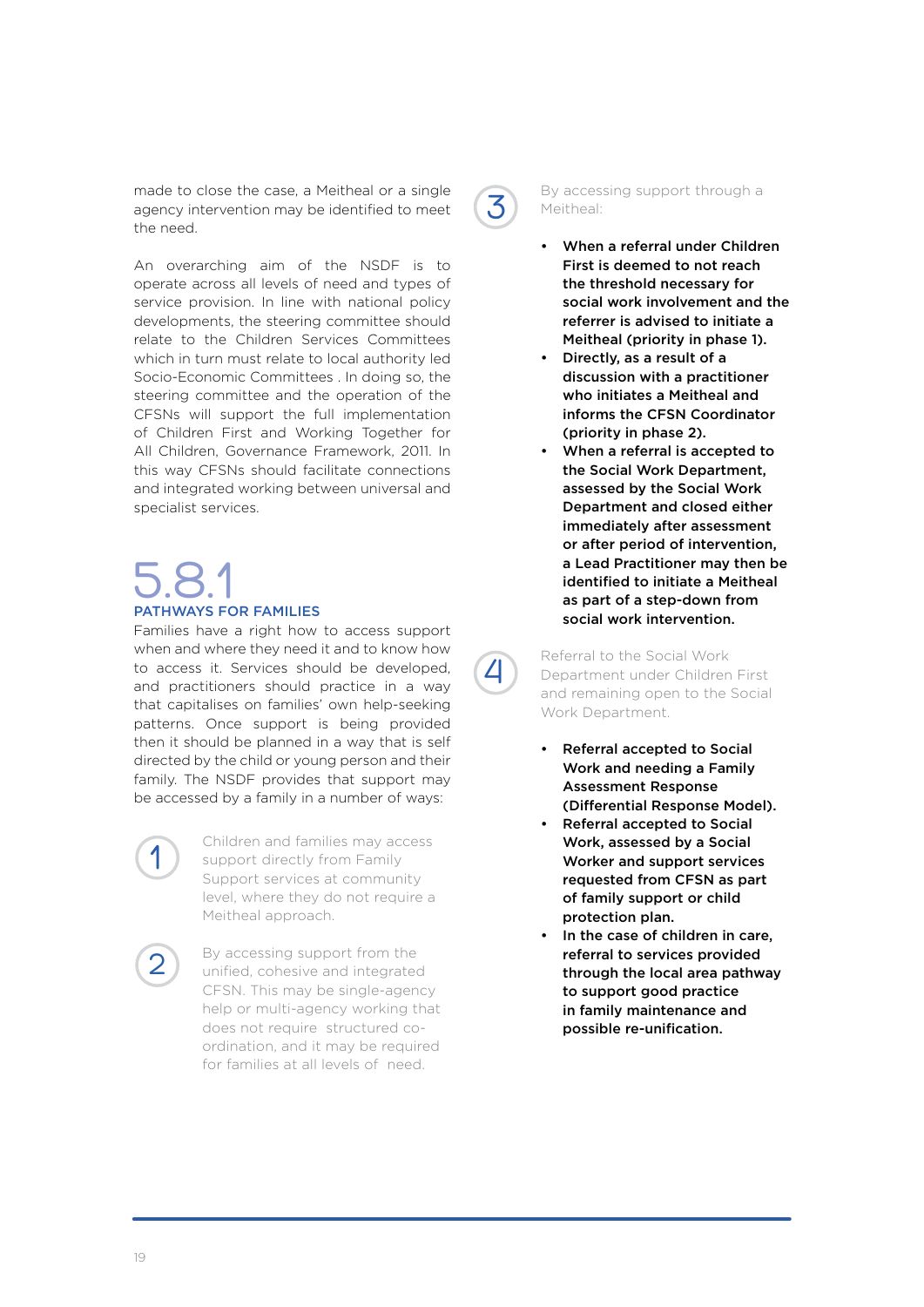### Conclusion

This document was developed initially with the assistance of the Detailed Design Group (Appendix 1) but also with additional input from a range of stakeholders nationwide.

The work of all those who contributed is greatly appreciated. This document has been developed, and is intended to continue to develop, important conversations between relevant stakeholders on how best to meet the needs of all children, young people and their families. Whilst consultation has taken place, it is acknowledged that not all stakeholders have had an opportunity to influence the content of this document. However the process of implementation is not yet commenced, and further consultation will take place on the precise nature and pace of implementation. Wide and deep engagement is welcomed in relation to this.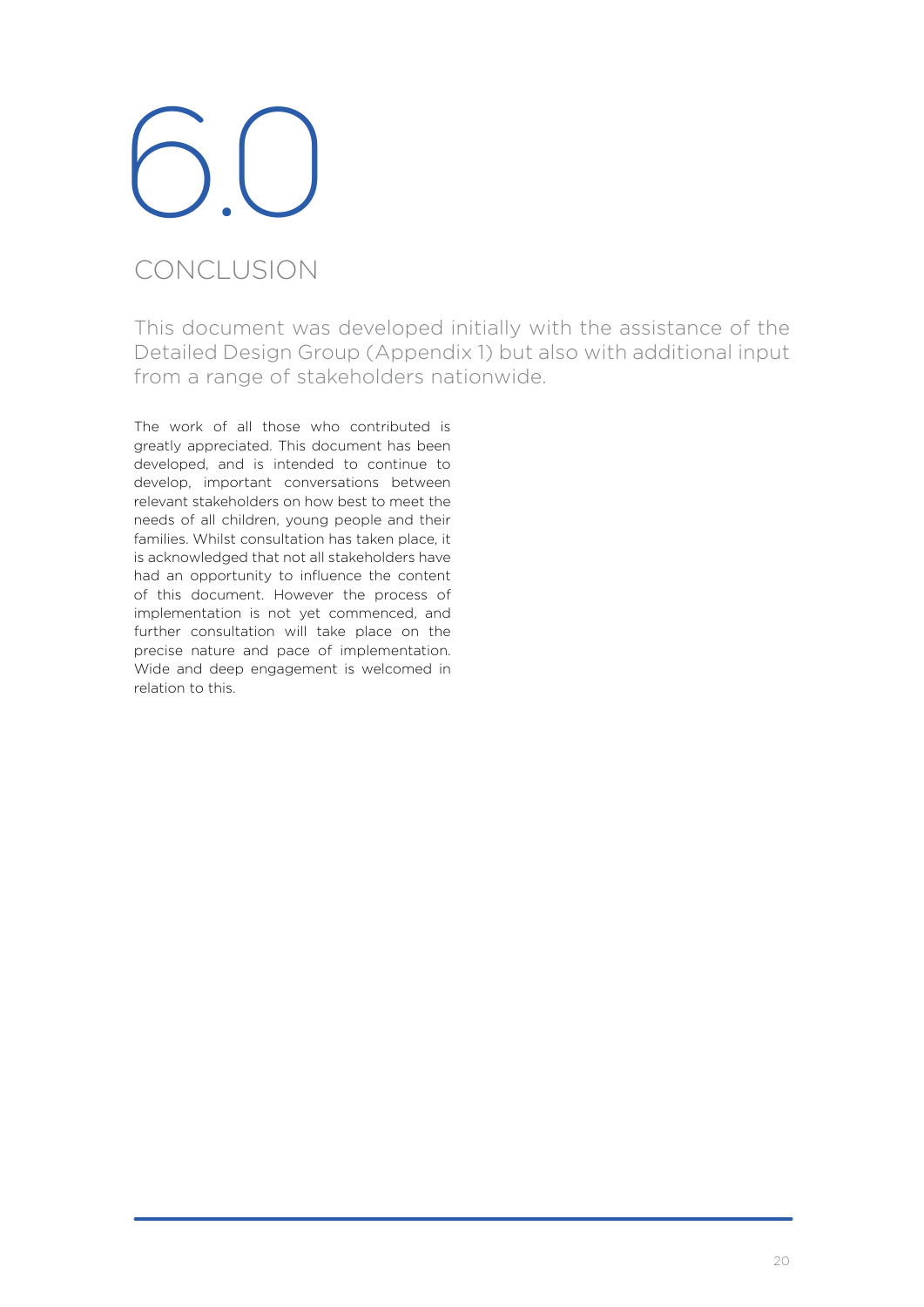

### Bibliography

Allen, G. (2011) Early Intervention: the next steps www.media.education.gov.uk

Brandon, M.,Howe, A., Dagley, V., Satler, C., Warren, C and Black, J. (2006) Evaluating the Common Assessment Framework and Lead Professional Guidance and Implementation in 2005-6: http://webarchive. nationalarchives.gov.uk/20130401151715/https://www.education.gov.uk/publications/eOrderingDownload/ RR740.pdf

Department of Health, Social Services and Public Safety (2009) Families Matter: Supporting Families in Northern Ireland Regional Family and Parenting Strategy. Belfast: Department of Health, Social Services and Public Safety.

Ireland. Department of Children and Youth Affairs (2012) Statement of Strategy 2011-2014. Dublin: Department of Children and Youth Affairs.

Ireland. OMCYA [Office of the Minister for Children and Youth Affairs now Department of Children and Youth Affairs] (2007) The Agenda for Children's Services: A Policy Handbook. Dublin: Stationery Office.

Munro, E. (2011) The Munro review of Child Protection Interim Report: The Child's Journey. www.education.gov. uk/munroreviewparttwo

Roscommon Child Care Case (2010) Report of the Inquiry Team to the Health Service Executive.

United Nations Committee on the Rights of the Child (2011) General Comment No. 13. CRC/C/GC/13.

Barnardos (2011) Reorganising Child and Family Support Services Discussion Paper: http://www.barnardos.ie/assets/files/what-we-do/Reorganising%20Child%20and%20Family%20Support%20 Services%20Barnardos%20Briefing%20Paper.pdf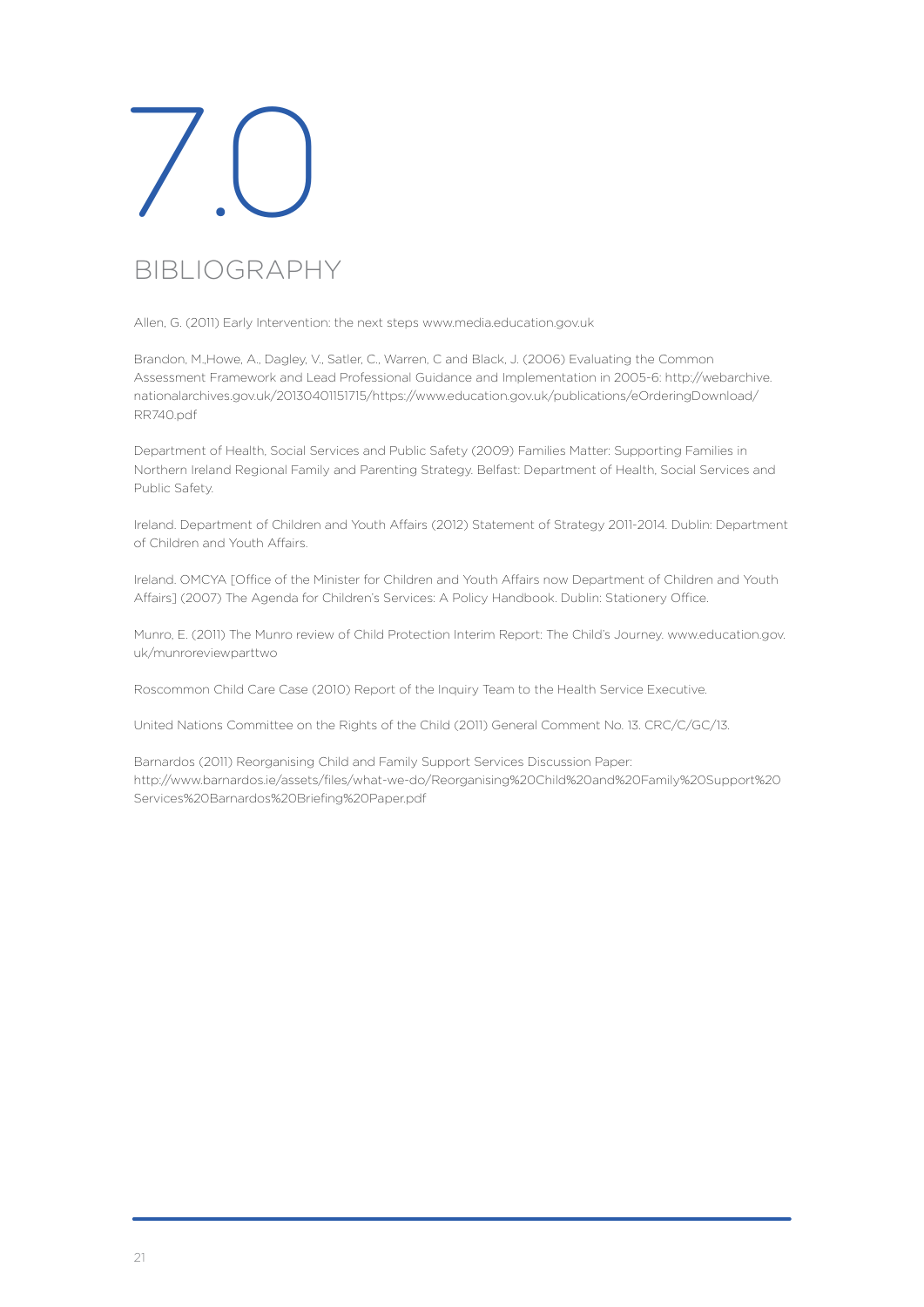### 1 Appendix: Local Area Pathways

Detailed Design Process

A detailed design group was convened by Aisling Gillen, National Specialist for Family Support to develop ideas and thinking around the Local Area Pathway component of the NSDF, to discuss options for the detailed design and to make design recommendations to the National Office of HSE Children and Families. The group was supported in its work by the Child and Family Research Centre, NUI Galway.

The membership of this group consisted of:

Suzanne Connolly, Director of Children's Services, Barnardos.

Bill O'Dea, CEO, Family Support Agency

Marie Faughey, Area Manager, CFA

Dr. Aisling Gillen, National Specialist, Family Support (Chair)

Colin Harrison, Area Manager, CFA

Fiona Kearney, Family Support Manager, CFA

Marie Kennedy, Area Manager, CFA

Fergal Landy, Child and Family Research Centre, NUI Galway.

Denis Leamy, CEO Pobal represented by Paul Skinnader.

Maria MacInnes, Area Manager, CFA

Colette McLoughlin, Area Manager, CFA

Liam O'Dalaigh, CEO, Daughters of Charity Child and Family Services

Kirsten Simring, LANS Project, Limerick. The Detailed Design Group has sought to strike a balance between outlining the detailed requirements of a national framework whilst providing sufficient allowance for local conditions, services and needs. It is intended that area managers will use this guidance to develop a common service framework whilst utilising and re-configuring available resources and tailoring solutions to local service delivery boundaries and solutions, and local needs of children and families. A sub-group was formed to look specifically at the development of a common approach to identifying and meeting the needs of children and families for application in the development of local area pathways. Extensive nationwide consultation was undertaken with staff of children and family services via area managers as part of the design process. There was also direct consultation withChildrenFirst Informationand Advice Officers and a meeting was held with representatives of the National Educational Welfare Board to discuss synergy between the development of local area pathways and the One Child, One Team, One Plan initiative.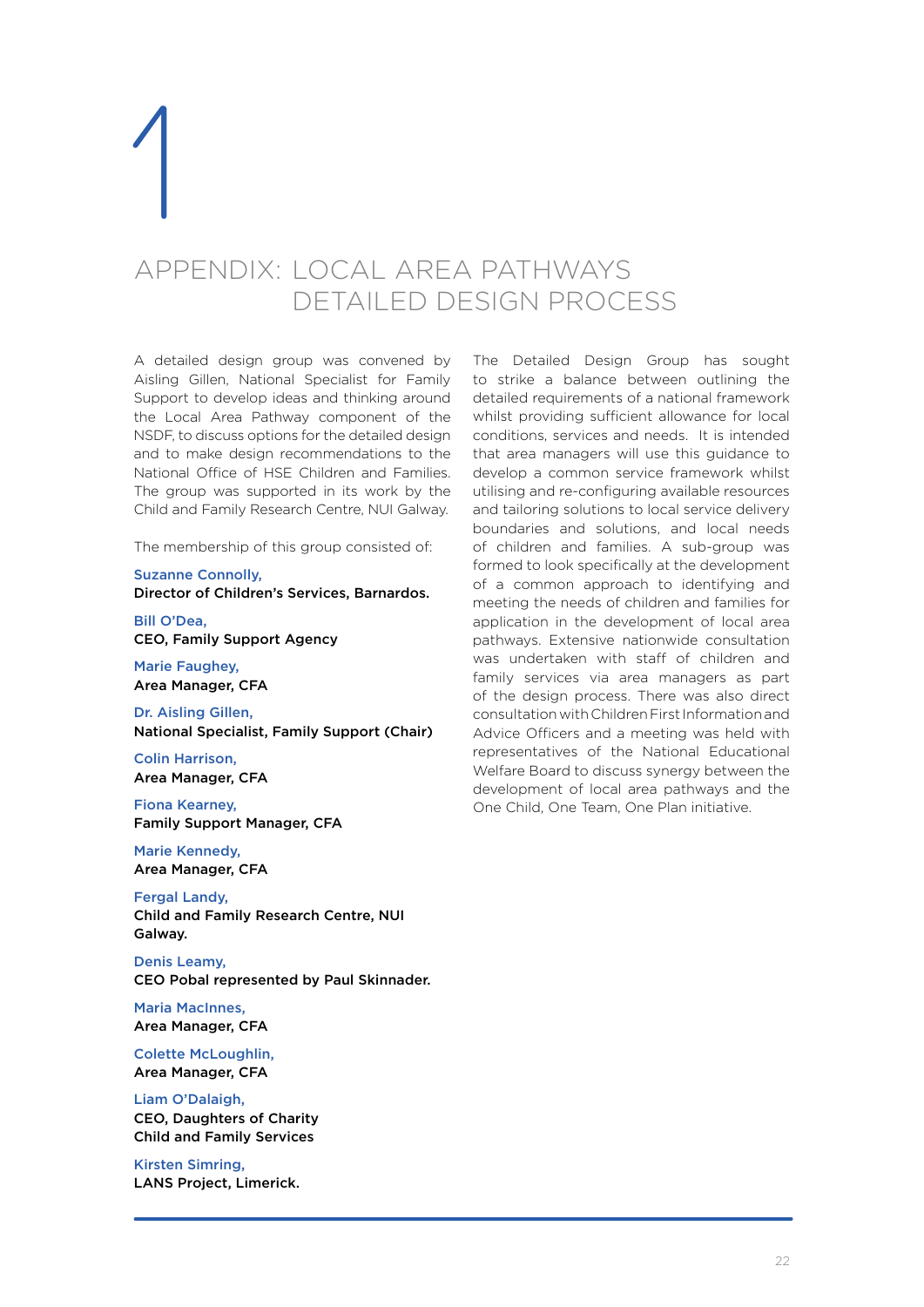

| <b>Document</b><br>reference<br>number | Family Support<br>document No: 1 | <b>Document</b><br>drafted by                        | Mr Fergal Landy, Dr Carmel<br>Devaney and John Canavan<br>(UNESCO CFRC, NUIG) and<br>Dr Aisling Gillen, National<br><b>Specialist Family Support</b><br>(CFA) |
|----------------------------------------|----------------------------------|------------------------------------------------------|---------------------------------------------------------------------------------------------------------------------------------------------------------------|
| <b>Revision</b><br>number              |                                  | <b>Document</b><br>approved by                       | Mr Paul Harrison, Head of<br>Policy & Strategy (CFA)                                                                                                          |
| <b>Approval date</b>                   | 1-07-2013                        | <b>Responsibility</b><br>for<br>implementation       | Area Managers, Regional<br>Directors, all staff of CFA and<br>partner organisations                                                                           |
| <b>Revision date</b>                   | 1-01-2014                        | <b>Responsibility</b><br>for evaluation<br>and audit | Area Managers, Regional<br>Directors, National Specialist                                                                                                     |
|                                        |                                  | <b>Pages</b>                                         | 28                                                                                                                                                            |